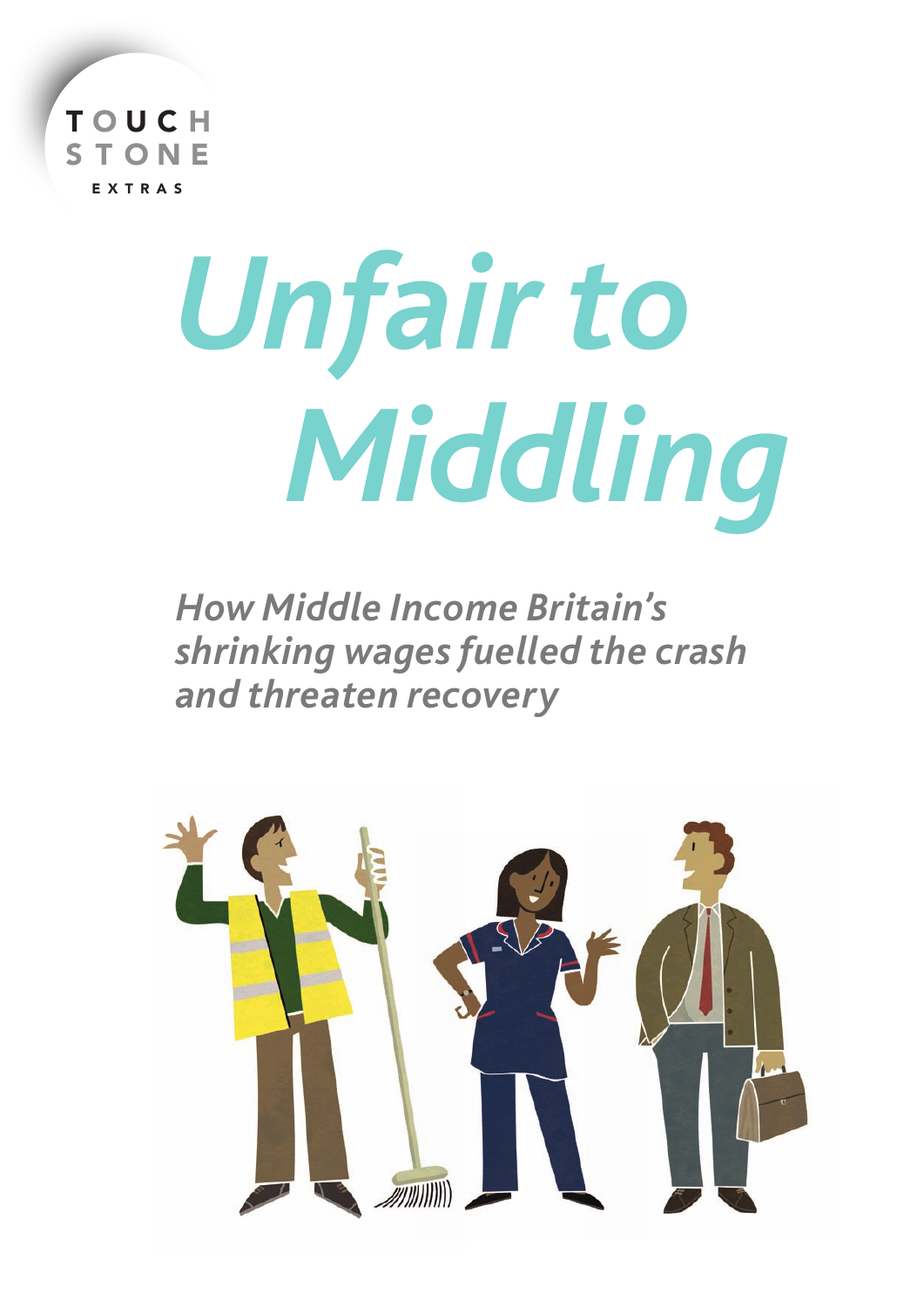### *Contents*

| <b>Executive summary</b>                  | $\overline{4}$ |
|-------------------------------------------|----------------|
| 1 The wage squeeze                        | 6              |
| 2 Rising wage inequality                  | 9              |
| 3 Disadvantage in Britain's labour market | 15             |
| 4 The impact of the recession             | 18             |
| 5 The disadvantage/opportunity cycle      | 24             |
| 6 Rebalancing the economy                 | 26             |
| <b>References</b>                         | 29             |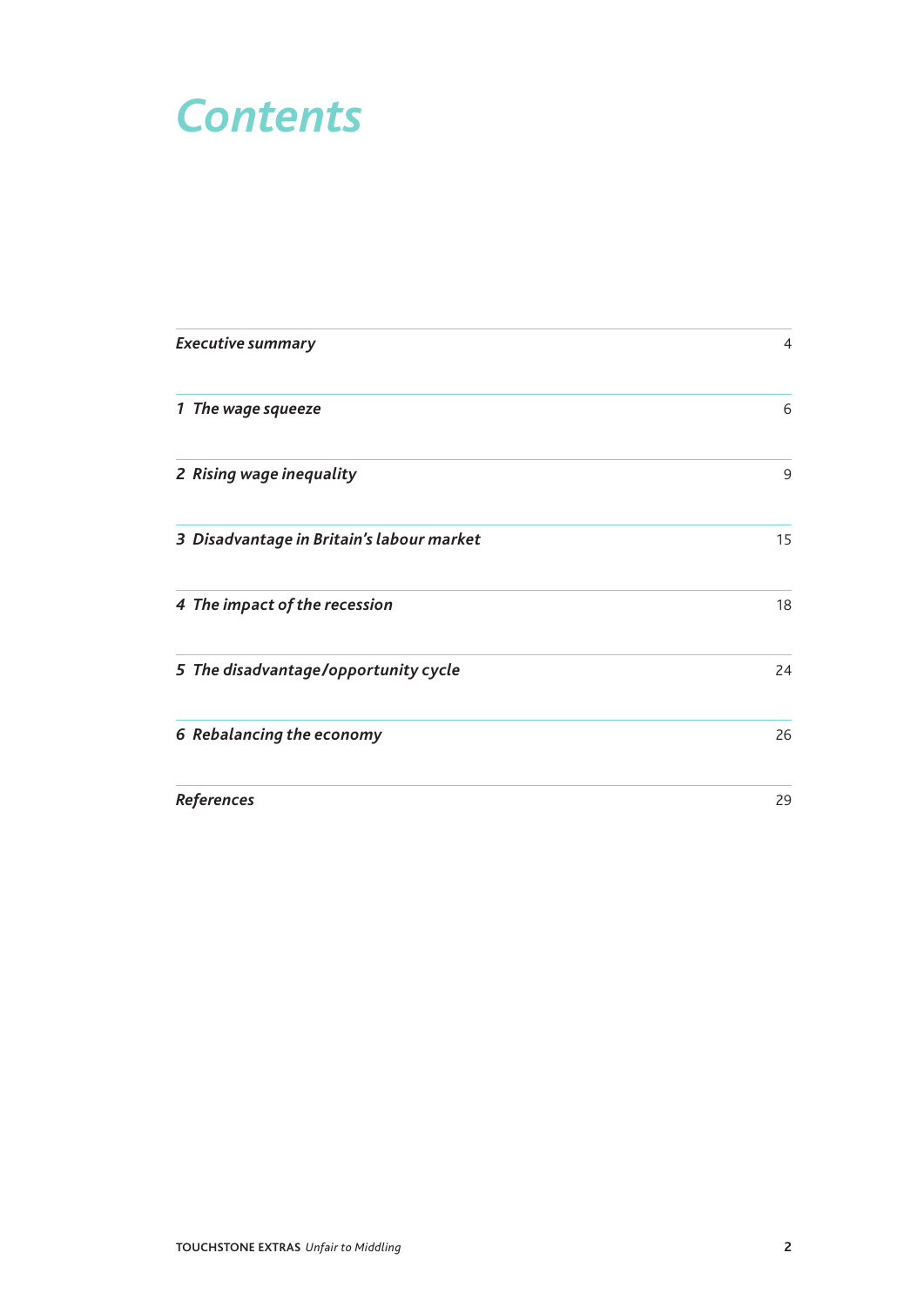#### *Stewart Lansley*

Stewart Lansley is the author of the TUC Touchstone Pamphlets *Do The Super-Rich Matter?* and *Life in the Middle: The Untold Story of Britain's Average Earners*. He is also the coauthor of *Londongrad: From Russia With Cash*, 4th Estate.

#### *Acknowledgements*

The author would like to thank Andrew Goodwin of Oxford Economics for running the simulations in section 6 and for helpful discussions throughout; Alastair Muriel of the Institute of Fiscal Studies for invaluable help with data and interpretation; members of the Economic and Social Affairs Department at the TUC for advice with data sources and helpful comments on earlier drafts; Ronald Janssen of the ETUC and Jean-Christophe Paris of the S&D Group of the European Parliament for help with data on European trends; Professor Steve Schifferes at City University, and Howard Reed and Anne Rannie for helpful comments on an earlier draft.

### *Unfair to Middling*

In the *Life in the Middle* pamphlet published earlier this year, the TUC showed that the pay and life chances of middle earners had fallen behind wealthier groups in the UK over the last thirty years. This was despite the fact that middle earners had been so central to the electoral victories of successive governments since 1979. This Touchstone Extra looks in more detail at the economic trends that have left middle earners struggling. It is a fascinating and detailed look at how the changing structure of our economy since the 1970s has concentrated earnings amongst the better-off, reduce the share of national income going to wages and destroyed the relatively secure and well paid jobs on which middle earners used to rely.

### *Touchstone Extra*

These new online pamphlets are designed to complement the TUC's influential Touchstone Pamphlets by looking in more detail at specific areas of policy debate raised in the series. Touchstone Extra publications are not statements of TUC policy but instead are designed, like the wider Touchstone Pamphlets series, to inform and stimulate debate. The full series can be downloaded at **www.tuc.org.uk/touchstonepamphlets**.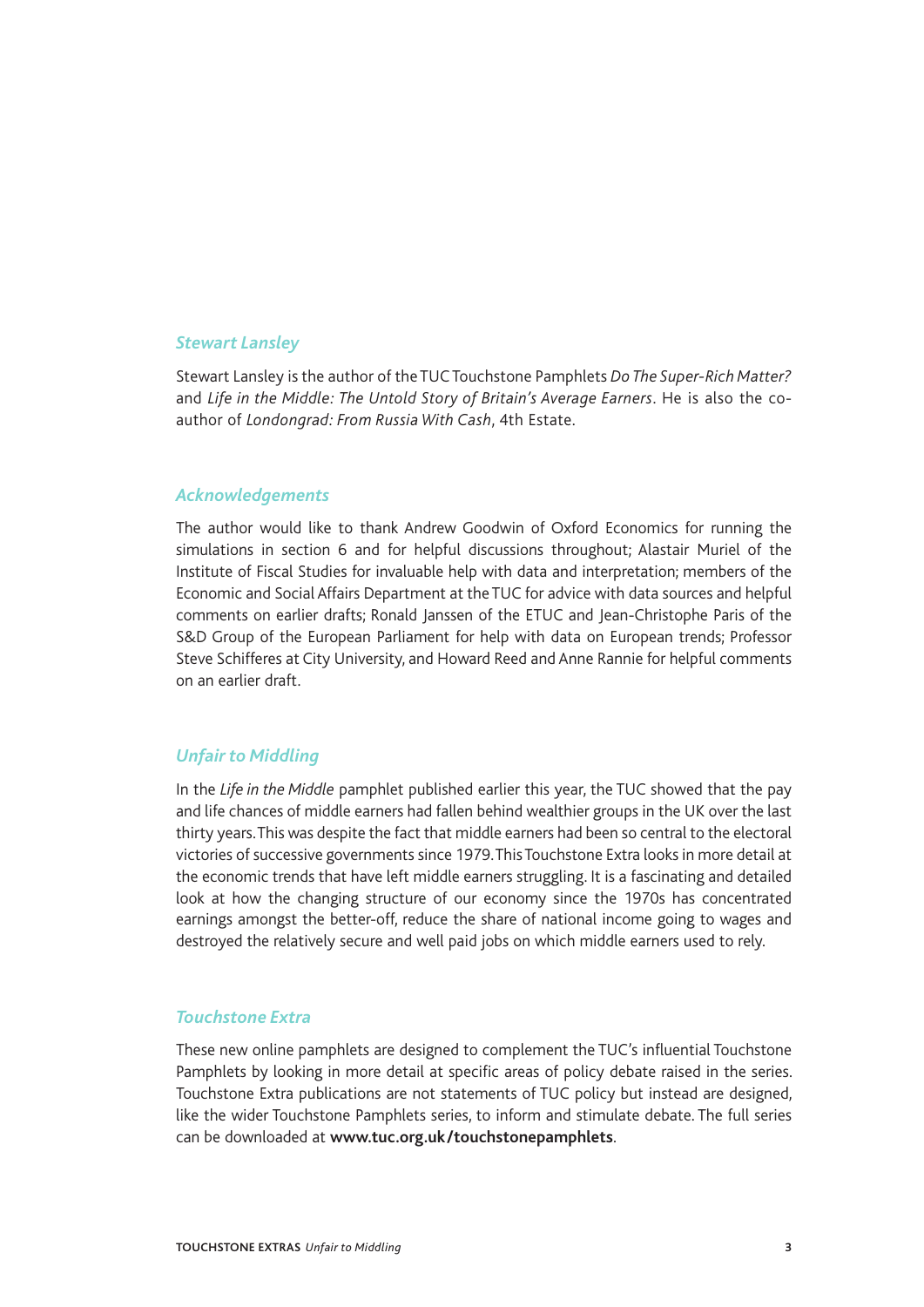### *Executive summary*

The TUC Touchstone Pamphlet *Life in the Middle*, published in May, showed how Middle Income Britain, a group that was one of the main winners from post-war trends, found itself on the losing end of a 30-year long wave of sweeping economic and social change. Since the late 1970s, middle Britain has been left increasingly behind in the battle for the spoils of rising prosperity. Those higher up the income scale have enjoyed a more rapid rise in living standards than those in the bottom 60 per cent of the income distribution, while the super-rich have secured themselves a personal wealth boom on a scale not seen since the end of the nineteenth century.

As middle income Britain has slipped behind the super-rich, the rich and the merely affluent, new income, wealth and opportunity gaps have opened up. As a result, Britain today is a society increasingly divided between the top 40 and the bottom 60 per cent. In the immediate post-war years British society resembled a 'pyramid' with a small and privileged group at the top, a larger but still small and comfortable middle and a large majority at the bottom. By the end of the 1970s, Britain had moved closer to a 'diamond' shape with a small group of the rich and the poor and a much fatter middle.

Today the social map has changed again. In just three decades, Britain has moved away from a 'diamond' to an 'onion-shaped' society with a small super-elite of the very rich, a minority group of the affluent and a large bulge below the middle.

This report examines three economic factors that have left middle- and lower-income Britain in the slowlane of rising prosperity.

- First, the profits squeeze that helped to define the 1970s has been replaced by a sustained wage squeeze in which average earnings have been rising more slowly than productivity. In addition, the share of national wealth going to wages has been in sharp decline – peaking at 65 per cent in 1973 but running at 53 per cent today.
- Secondly, this new squeeze has been compounded in its impact by another long-term economic trend: the increasing concentration of the earnings pool at the top.
- Thirdly, alongside Britain's increasingly low wage, unequal economy, there lies another important and increasingly entrenched trend – a decline in the employment opportunities open to those on middle and lower earnings.

Moreover, these trends are likely to continue. Despite claims that we are in the throes of a largely middle-class recession, the main losers from the current downturn are middle and lower income groups. This is now being accepted by the Government. As Gordon Brown told the Labour Party conference: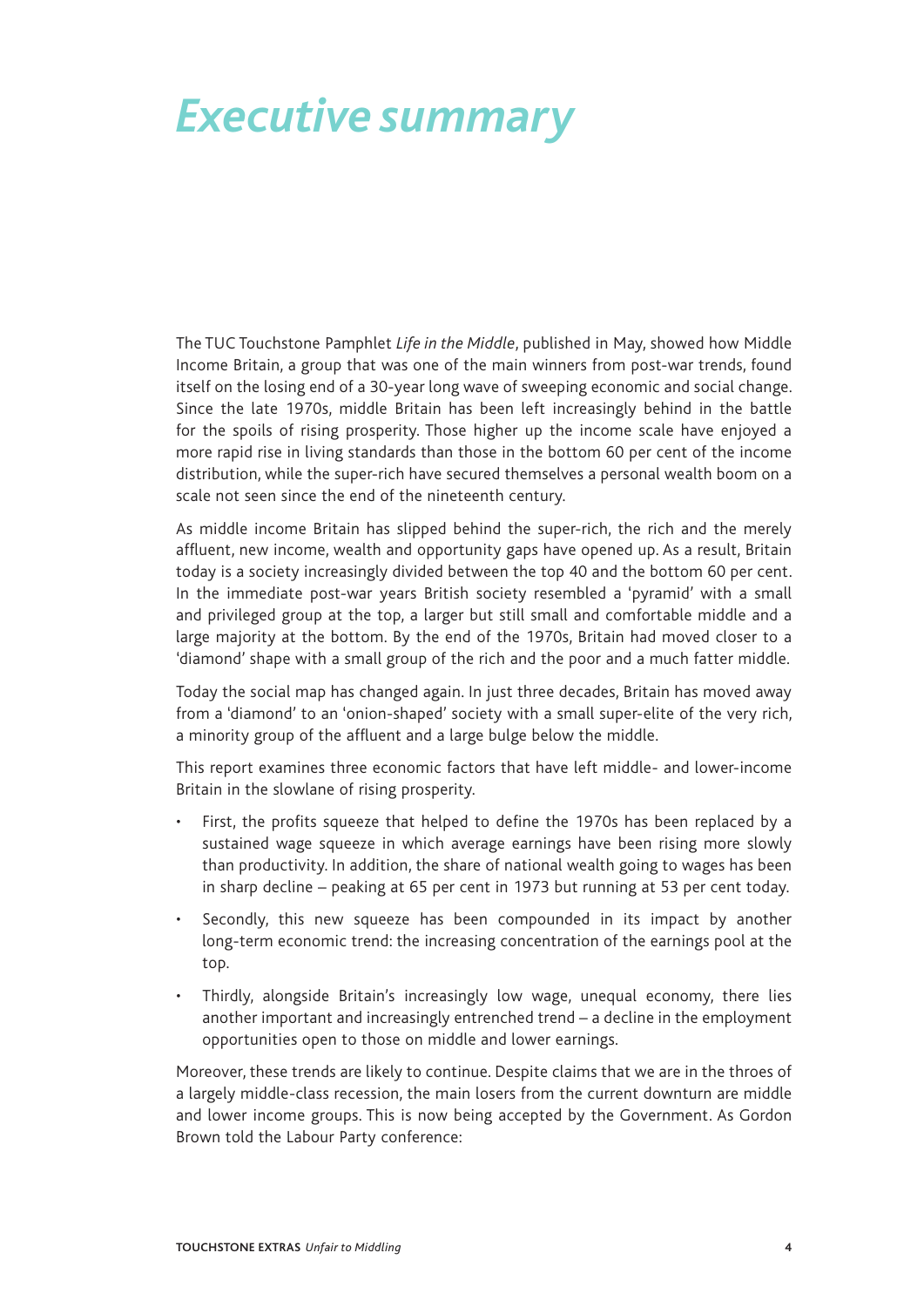*When markets falter and banks fail it's the jobs and the homes and the security of the squeezed middle that are hit the hardest. It's the hard pressed, hard working majority – the person with a trade, the small business owner, the self-employed. It's the class room assistant, the worker in the shop, the builder on the site.*

These post-1979 changes have moved the economy from one set of damaging imbalances to another. Although the trends all have their own set of explanations, they are also closely inter-linked. The falling wage share has itself led to widening inequality while driving higher levels of personal debt. The rising earnings gap has, in turn, contributed to declining levels of labour market mobility.

Most significantly, given the current economic crisis, Britain's low-wage, unequal economy has also been an important contributory factor to the financial crash and the subsequent recession. Those whose wages fell behind borrowed more than they could afford, contributing to the credit crunch. Average household debt was 45 per cent in 1980 but rose to 157 per cent in 2005. And the decline in wages was made up by increased profits – much of which was used for financial speculation rather than productive business investment, helping drive the UK's heavy reliance on finance and encouraging the overinvestment that led to the crash.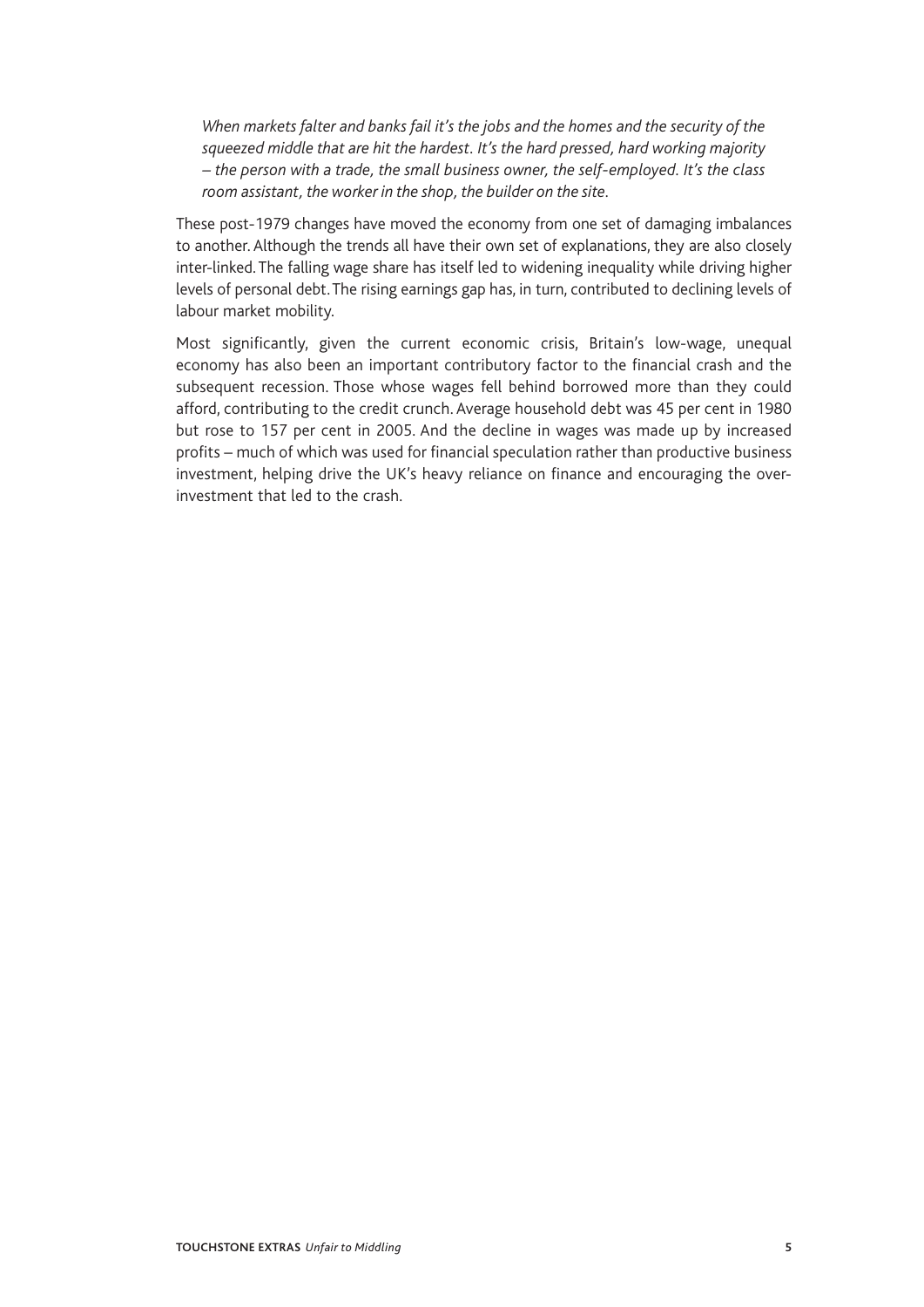# *1 The wage squeeze*

In the last three decades, middle- and lower-income households have found themselves slipping steadily behind higher income groups in the prosperity stakes. One of the central factors behind these dividing fortunes has been the long-term trend in the pattern of earnings. In the last three decades, the proportion of national income going to wageearners has fallen, while the proportion going to profits has risen.

Central to these shifts has been the role of the wage-share. Figure 1 reveals two distinct characteristics of the post-war behaviour of the proportion of national income going to wage-earners. First, there is a link to the economic cycle with the share first rising and then falling, with a lag, during recessions. For example, it rose slightly in both 1974–5 and in 1990–91 before falling back. This may be because at the onset, profits are more sharply affected than wages. Eventually however, the wage share falls as unemployment continues to rise, firms continue to cut costs and profits recover.



#### **Figure 1: How the profits squeeze gave way to the wage squeeze**

**Source:** Office for National Statistics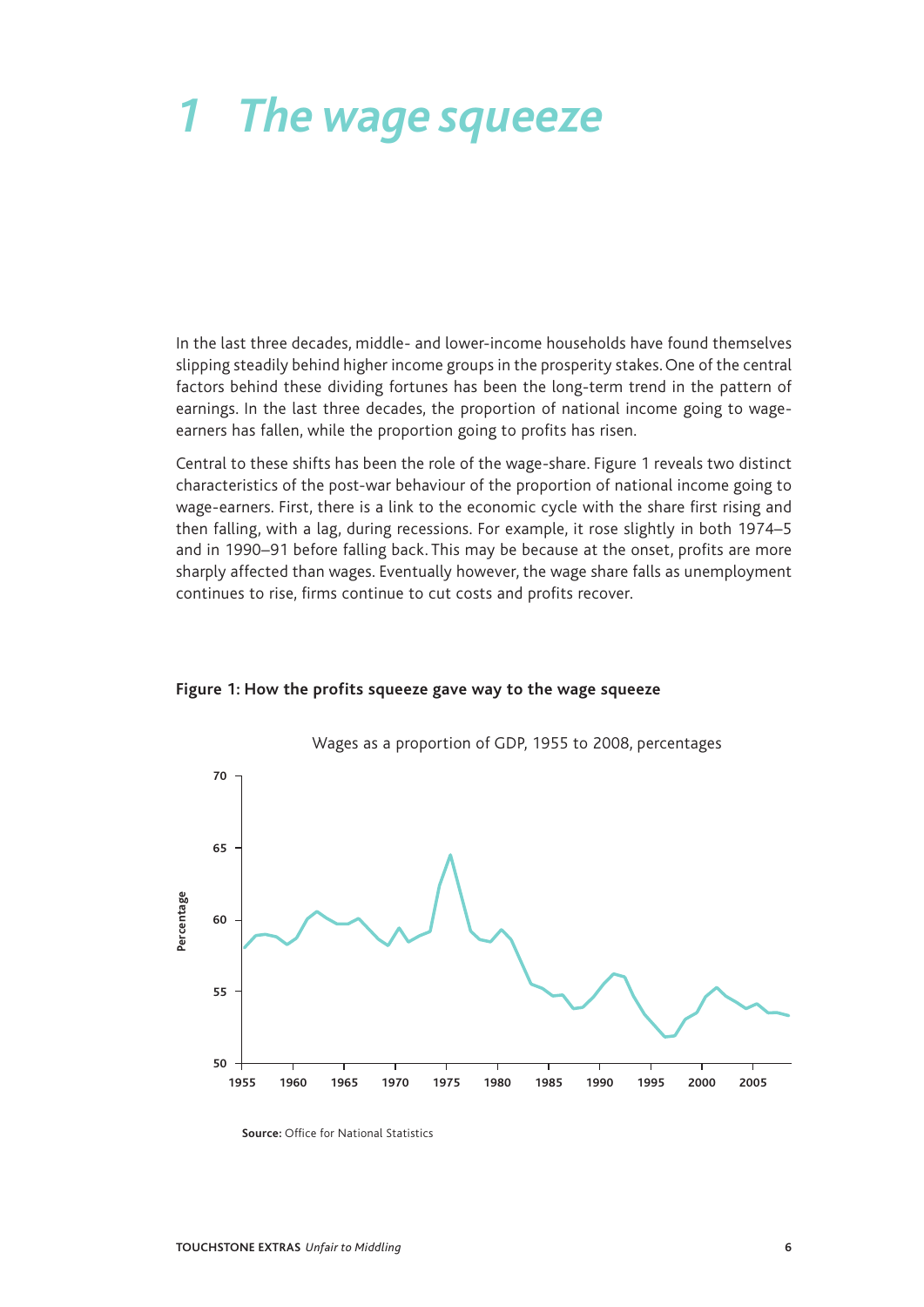The second and most significant trend is of a sustained decline since the mid-to-late 1970s. The wage share held its post-war level at between 58–60 per cent until the early 1970s and then rose to a high of 64.5 per cent in 1975. It then started drifting downwards reaching a post-war low of 51.7 per cent in 1996, largely as a result of the rise in unemployment in the slump at the beginning of that decade. From then it recovered slightly to reach 55.2 per cent in 2001 before slipping back to 53.2 per cent in 2008 – close to its post-war low in 1996.

The peak for the share of wages – close to 65 per cent in the mid-1970s – turned out to be a temporary phase, the product of an exceptional set of circumstances including the oil price shock. The 'profits squeeze' which accompanied the sharp rise in wage share is now widely accepted to have been detrimental in its economic impact, contributing to inflationary pressure, a squeezing of business investment and the weakening of Britain's productivity and growth rate.



**Figure 2: How real wages have lagged productivity, 1980 to 2008**

Steadily, however, the 'profits squeeze' of the 1970s has given way to the much more sustained 'wage squeeze' of the last three decades. During this period, as shown in Figure 2, real wages have been rising more slowly than productivity, with the gap widening since 1990. Since 1980, real wages have risen by 1.6 per cent per annum while productivity has been rising at 1.9 per cent per annum. In the post-millennium years, the gap has opened with real wages rising by a mere 0.9 per cent while productivity has averaged 1.6 per cent.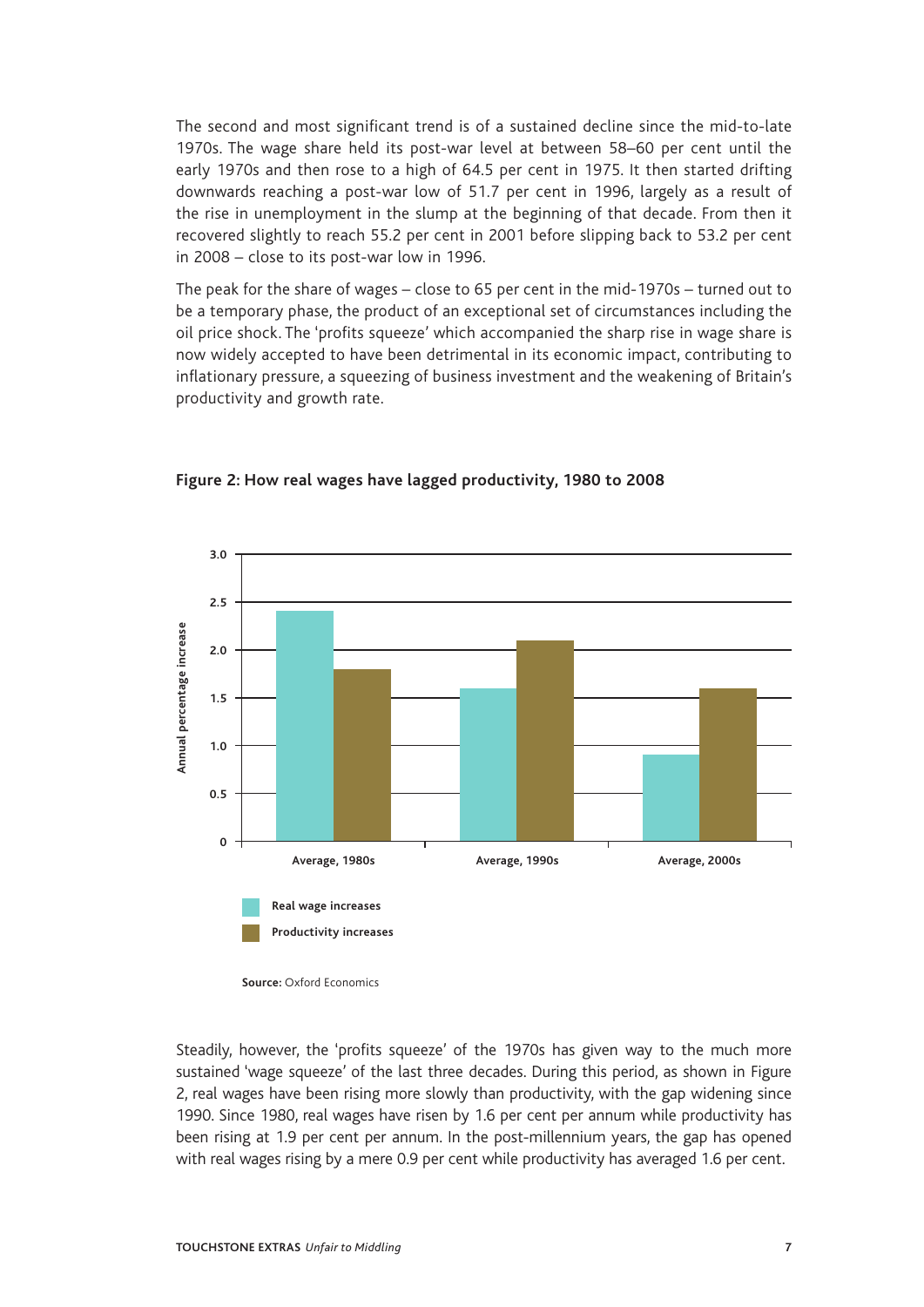The declining wage share has been driven by the introduction of flexible labour markets since the 1980s (with the paring back of employment protection rules); economic liberalisation (including privatisation); the increasing constraints on collective bargaining; a reduction in the demand for unskilled labour resulting from technical change; and the global transfer of jobs triggered by globalisation. These factors have all greatly increased the bargaining advantage of employers and the share of GDP going to profits.<sup>1</sup>

The rising share of profits and falling share of wages have had significant consequences for the economy.

### *They have increased the concentration of income and wealth*

Profits are much more unevenly distributed than wages. Although some of the extra profits funded higher levels of investment, most of the beneficiaries of the swelling profits pool have been those at the top of the income and wealth distribution. As shown in Section 5, private pension levels and share ownership where access is linked to the profit share are much more unequally distributed than wages.

Higher profits have also been used to justify the explosion of corporate, executive and financial remuneration, fuelled the rise in business values and brought record dividend payments in private companies. The rising profit share has thus allowed the rich to prosper by driving the greater concentration of wealth and income at the top. Indeed, the wage share would have fallen even more sharply if allowance was made for the rise in the share of the very top earners including company executives and chief executives. As Andrew Glyn has argued, these are "really part of profit incomes masquerading as wages'.<sup>2</sup>

The emergence of a new wealthy elite has also brought what Citigroup global strategist Ajay Kapur has called "favourable treatment by market-friendly governments'.<sup>3</sup> Over the last decade this economic and financial elite has used their growing political muscle to ensure weak financial regulation by the state and lower taxes on the wealthy. Simon Johnson, former chief economist at the IMF, has argued in an article in *The Atlantic* that what he calls a dominant 'financial oligarchy':

*played a central role in creating the crisis, making ever-larger gambles… until the inevitable collapse. More alarming, they are now using their influence to prevent precisely the sorts of reforms that are needed, and fast, to pull the economy out of its nosedive. The government seems helpless, or unwilling, to act against them.*<sup>4</sup> 

### *They have contributed to the rise of personal debt*

The falling wage share has contributed to the sharp rise in private debt of the last decade. To maintain spending power, wage-earners turned increasingly to credit. As shown in Figure 3, the debt/income ratio rose from 91.1 in 1997 to 157.4 in 2007. In 1980 it stood at 45 per cent.

But it is not just lower and middle earners who have turned to borrowing. Higher profits fuelled returns on financial investment and encouraged the wealthy to borrow more not to finance consumption but to take speculative bets on financial assets. This was because rates of return – at historic highs – greatly exceeded the cost of borrowing which stood at historic lows from the recession. Money poured into hedge funds, private equity, takeovers, commercial property and luxury housing.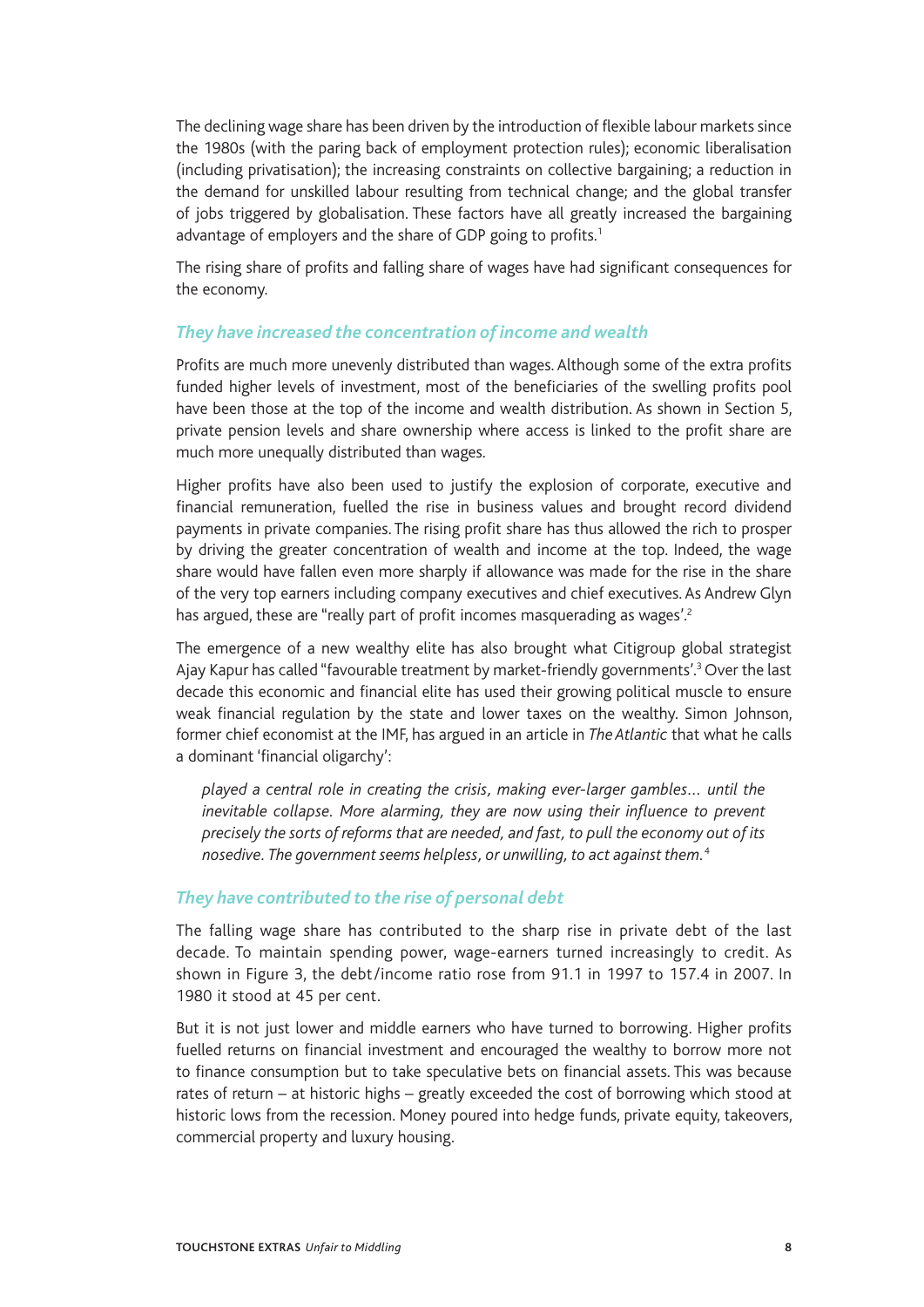





**Source:** Office for National Statistics

At the height of the boom in 2006 and 2007, for example, top end house prices increased much more sharply than on average. According to Savills, prices for prime central London properties costing over £5m grew by 50 per cent in the year to March 2007, six times faster than for houses in general. As this helped to increase prices across the housing sector, those on middle and lower incomes have borrowed beyond their means, adding further to rising personal debt and the asset bubble which triggered the ensuing credit crunch and the current recession.

### *They have fuelled the expansion of the financial services sector*

While the importance of manufacturing has been falling, the financial services sector grew from some 6.6 per cent of national economic activity in 1996 to over 10 per cent by 2007.<sup>5</sup> This is in part because the rise in the profits share has not been evenly distributed between sectors. In the last twenty years, the financial sector has secured an increasing share of national profits. This is mainly because as rates of return on financial engineering came to exceed those available in other parts of the economy such as new businesses and manufacturing, funding for long-term growth gave way to short-term, fast-buck deal making with money moving at speed chasing rapid return. The rising returns on offer helped to encourage the much higher levels of leveraging and risktaking in financial institutions that eventually led to the credit crisis.

It is City workers who have been one of the main beneficiaries of the boom in profits, enjoying soaring salaries and bonuses. This has been made possible by the scale of fees enjoyed in the City for advisory and underwriting activities.

Although financial services appear to have a competitive rather than a monopolistic structure, the excess fees on most financial transactions are not competed away.<sup>6</sup> The fee structures applying in the case of hedge funds and private equity (the '2 + 20'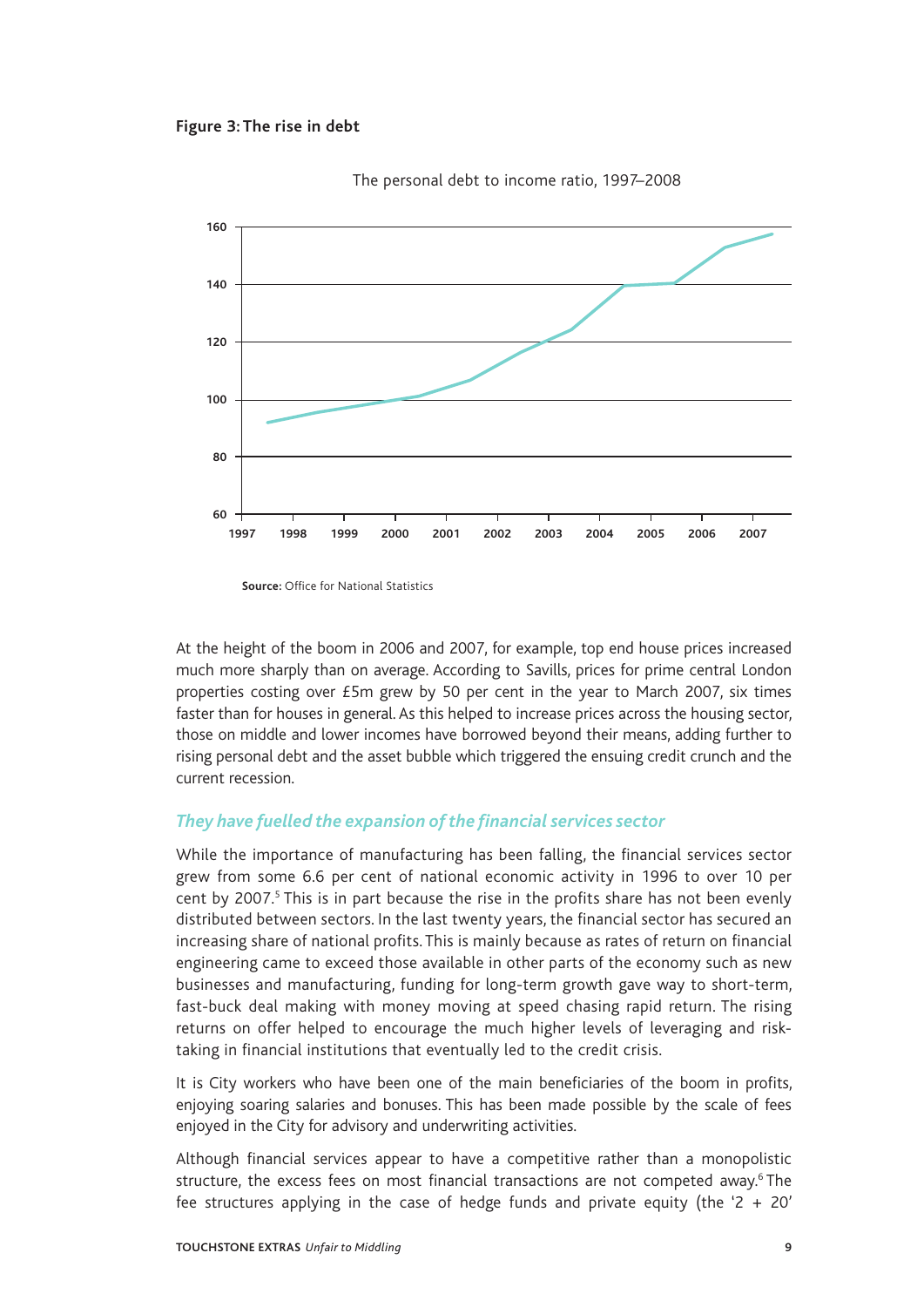arrangement whereby partners charge an annual management fee of 2 per cent plus 20 per cent of profits) are uniform. Arguably such excess fees have helped to create artificially high short-term returns on activities such as mergers and acquisitions and private equity, in excess of those available elsewhere in the economy, thus contributing to a deeply unbalanced pattern of investment and encouraging the expansion of high risk financial instruments. This distortion has been recognised by the chairman of the FSA, Lord Turner, who has warned that much of the City's role has been "socially useless" and may have risen "beyond a socially useful size".<sup>7</sup>

### *They have been a key factor in rising poverty levels and the steady expansion of the scale and cost of the social welfare function of the state*

In the UK, a half of children living in poverty have at least one parent in work, but earning too little to take them above the poverty line, while the risk of poverty amongst working families has increased over time.<sup>8</sup> The rise in the level of working-related poverty is at least in part a product of the falling wage share. Because of this, government policies have had to work much harder than in the past to reduce the level of poverty and to check the extent of final income inequality. The cost of spending on income support for families (such as child benefit and working family tax credit) increased from £18.3bn in 1996/7 to £30.6bn in 2006/7 (at 2006/7 prices).<sup>9</sup>

In turn, the benefit system has become increasingly complex and expensive to administer and increasingly difficult for recipients to understand, while the extent of income redistribution has increased just to prevent inequality rising to unacceptable levels. In the process there has been both an extension of means-testing affecting middle as well as lower income households and an intensification of the poverty trap. The low wage economy means that those on benefit can often be little better off financially by moving into work.

The wage-squeeze is only part of the story behind the slipping in the relative living standards of middle Britain and the nation's changing social shape. The impact of falling average wages has been compounded by another apparently systemic economic trend – the increasing concentration of earnings amongst the highest paid.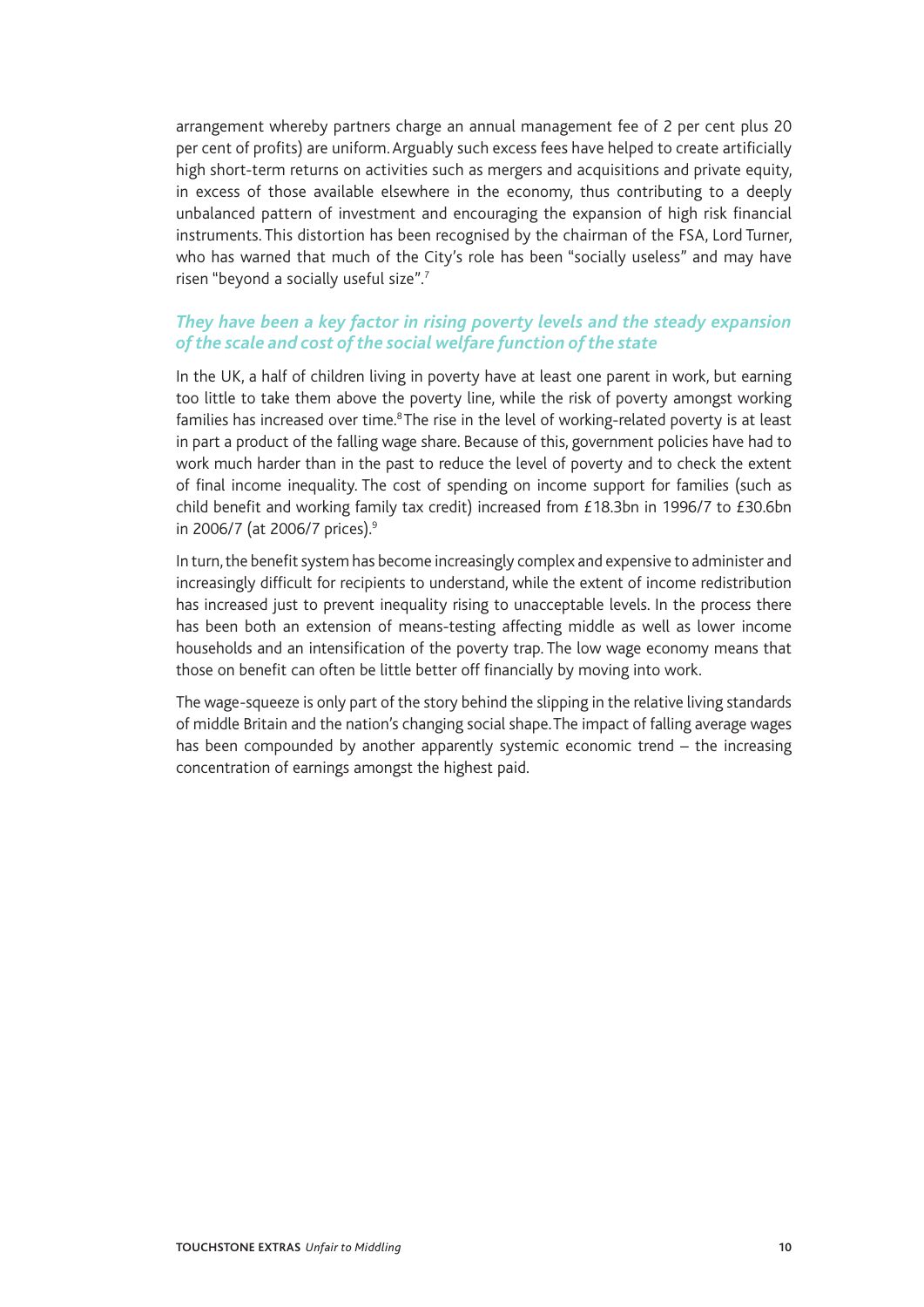# *2 Rising wage inequality*

The last three decades has seen another significant long-term move – a steady rise in the inequality of earnings. As a result, the falling wage share has not been evenly distributed across the earnings range but has been borne almost entirely by middle and lower paid employees. Because of this, the bottom 60 per cent of earners have been faced with a declining share of a diminishing pool.

Figure 4 shows the index for the rise in earnings (for full time males) for the 10th percentile, the median and the 90th percentile from 1978 to 2008 (1978 = 100). The figures have been adjusted for inflation. While real earnings at the 90th percentile doubled over the three decades, real median earnings were 56 per cent higher and real earnings at the 10th percentile only 27 per cent higher. The earnings structure has thus become increasingly skewed towards the top end, with the gap widening sharply between the middle and the top.

#### **Figure 4: How earnings have become more unequal over the last 30 years**



Index of Rise in Gross Weekly Real Earnings, Full-Time Males,

1978–2008, 1978 = 100

**Source:** Author's calculations from Annual Survey of Hours and Earnings (ASHE) (for 1997–2008), and New Earnings Survey (NES) (for 1978–1996). The earnings figures have been adjusted for changes in the retail price index (excluding mortgage interest payments).



**Notes:** The NES covers GB and ASHE covers the UK.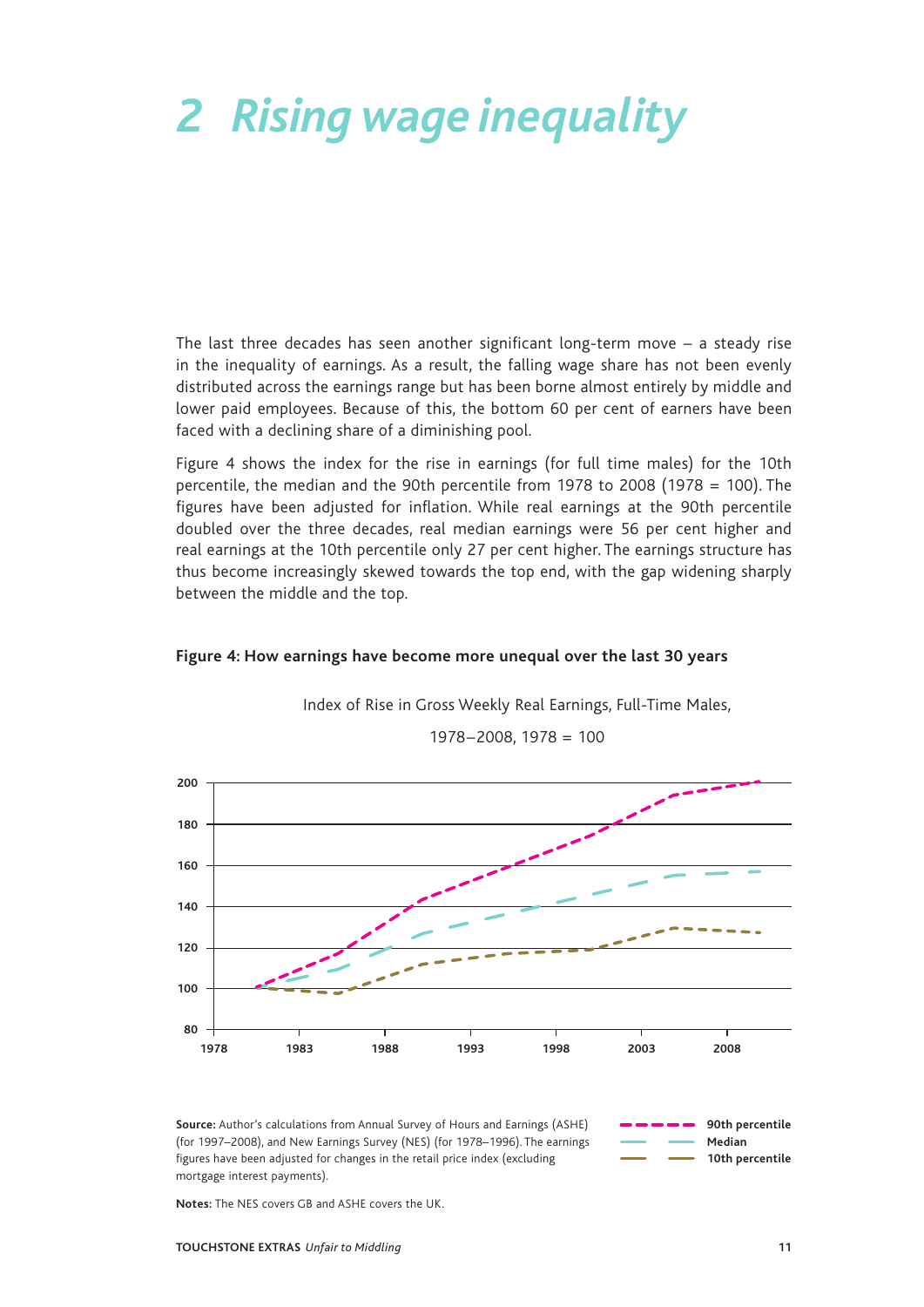Most of this rise in inequality took place through the 1980s with the rise slowing in the 1990s. Since the late 1990s, the gap between the 10th percentile and the median has remained roughly constant while top earners have continued to pull away from the rest of the population.

This rise in earnings inequality over the last 30 years has been driven by two main factors.

### *First, by a change in the structure of the workforce.*

The number of jobs in manufacturing fell from 7,130,000 in 1978 to 3,154,000 in the first quarter of 2008 before the onset of the recession – that's a fall of 3.5 per cent a year. In contrast the number of jobs in finance and business services rose from 2,795,000 in 1978 to 6,669,000 at the beginning of 2008.10

This industrial shift has been accompanied by important shifts in job patterns. Notably, there has been a significant rise in the number of people working in well-paid professional and managerial jobs; a decline in the number of middle-skill jobs requiring moderate levels of education and paying moderate salaries; and a rise in the number of routine low paid jobs. In the 12 years from 1997 to 2009 alone, the proportion of the working population employed in managerial and professional occupations rose from 34.7 per cent of the employed population to 43.5 per cent, while the proportion working as plant and machine operatives fell from 9.8 per cent to 6.6 per cent.<sup>11</sup> This has led to a steady polarisation of the jobs market with the emergence of what some labour market economists have called the 'hollowing out of the middle' – the steady loss of jobs once paying middle levels of pay.<sup>12</sup>

### *Second, by an increase in earnings relativities between jobs.*

Earnings in high paying jobs have been creeping up over time more quickly than those in middle and low paying jobs. The most high profile examples are those at the very top. As noted above, the last three decades has seen very sharp rises in remuneration levels amongst financiers, bankers and company executives (roughly the top 0.1 per cent). Over the last decade, remuneration packages for the chief executives of FTSE100 companies have risen nine times faster than those of the median earner.<sup>13</sup>

Increasingly Britain's home-grown super-rich are drawn from financiers rather than traditional entrepreneurs. According to the *Sunday Times*, 16 per cent of the richest 1,000 in 2009 obtained their wealth from hedge funds, financial speculation, private equity and other financial activity. A mere 11 per cent made their money from industry and engineering and 4 per cent in construction and housebuilding.

But growing pay inequality is not just a product of runaway pay amongst a few hundred top executives. According to a survey by *The Guardian*, the best paid employees in September 2009 were those working for City-based firms. The average pay at money broker ICAP, which employs 4,330 staff, was more than £200,000. Average pay amongst the 1,776 staff at hedge fund group Man was £198,000. This was the double the average of five years earlier.<sup>14</sup>

Earnings amongst those working in well paid, white collar professions outside of the corporate super-elite and City financiers have also been rising faster than nonprofessional salaries. Winners from the changing earnings structure include corporate lawyers, accountants, senior civil servants and top local government officials. All these jobs command salaries that are much higher in relation to the median than their counterparts 30 years ago.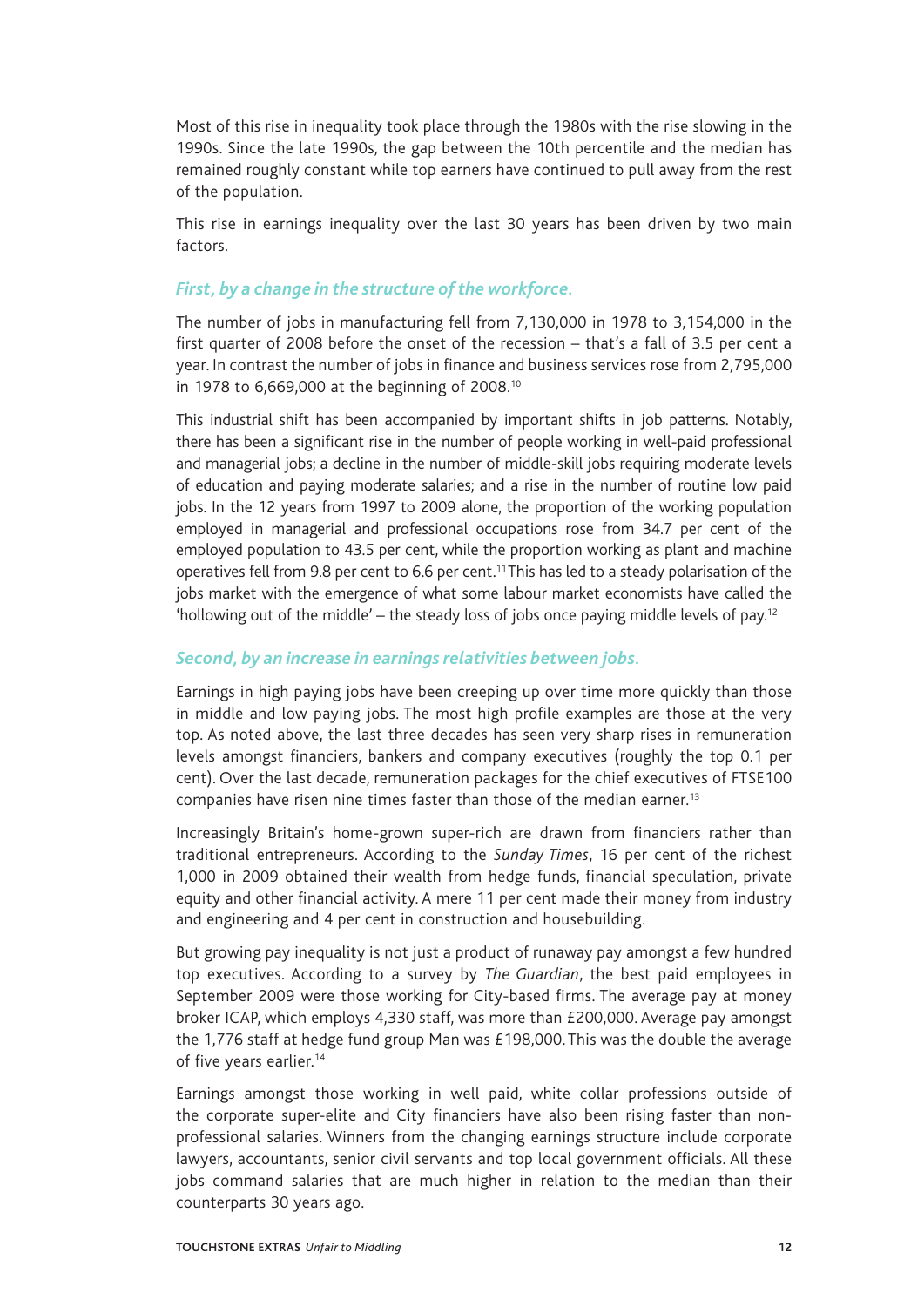Table 1 compares real earnings levels for a range of jobs in 1978 and 2008. The jobs are ranked by their median earnings in 1978, with, for example, medical practitioners the highest paid and plasterers the lowest paid of the jobs indicated in that year. The second column shows the rise in real median earnings (after adjusting for inflation) for each job category over the 30-year period, with 1978 = 100.

#### **Table 1: Rise in real earnings, 1978–2008, Full-Time Male Employees**

1978 = 1, figures have been adjusted by the rise in the index of retail prices

|                                     | Ratio of earnings in<br>1978 to median earnings<br>in that year | 2008<br>Index<br>$1978 = 1$ |
|-------------------------------------|-----------------------------------------------------------------|-----------------------------|
| <b>Medical practitioners</b>        | 1.8                                                             | 2.53                        |
| <b>Mechanical engineers</b>         | 1.42                                                            | 1.34                        |
| Electrical, electronic engineers    | 1.39                                                            | 1.55                        |
| Architects, town planners           | 1.33                                                            | 1.36                        |
| Judges, barristers, solicitors      | 1.24                                                            | 2.14                        |
| <b>Accountants</b>                  | 1.23                                                            | 1.60                        |
| <b>Quantity surveyors</b>           | 1.15                                                            | 1.65                        |
| Secondary school teachers           | 1.14                                                            | 1.67                        |
| Toolmakers/ tool fitters            | 1.05                                                            | 1.21                        |
| Heavy goods vehicle drivers         | 1.04                                                            | 1.19                        |
| <b>Sheet metal workers</b>          | 0.99                                                            | 1.08                        |
| Fork lift truck drivers             | 0.97                                                            | 0.95                        |
| Welfare/social workers              | 0.96                                                            | 1.60                        |
| <b>Bus and coach drivers</b>        | 0.96                                                            | 1.11                        |
| <b>Carpenters &amp; joiners</b>     | 0.92                                                            | 1.30                        |
| <b>Skilled motor mechanics</b>      | 0.90                                                            | 1.34                        |
| <b>Bricklayers</b>                  | 0.89                                                            | 1.37                        |
| Packers, bottlers, fillers, canners | 0.88                                                            | 0.97                        |
| <b>Bakers</b>                       | 0.86                                                            | 0.99                        |
| <b>Plasterers</b>                   | 0.81                                                            | 1.30                        |

**Source:** New Earnings Survey for 1978; ASHE for 2008.

**Notes:** 1978 relates to GB while 2008 relates to the UK, while there have also been some definitional changes relating to some individual jobs. These will not alter the broad direction of change.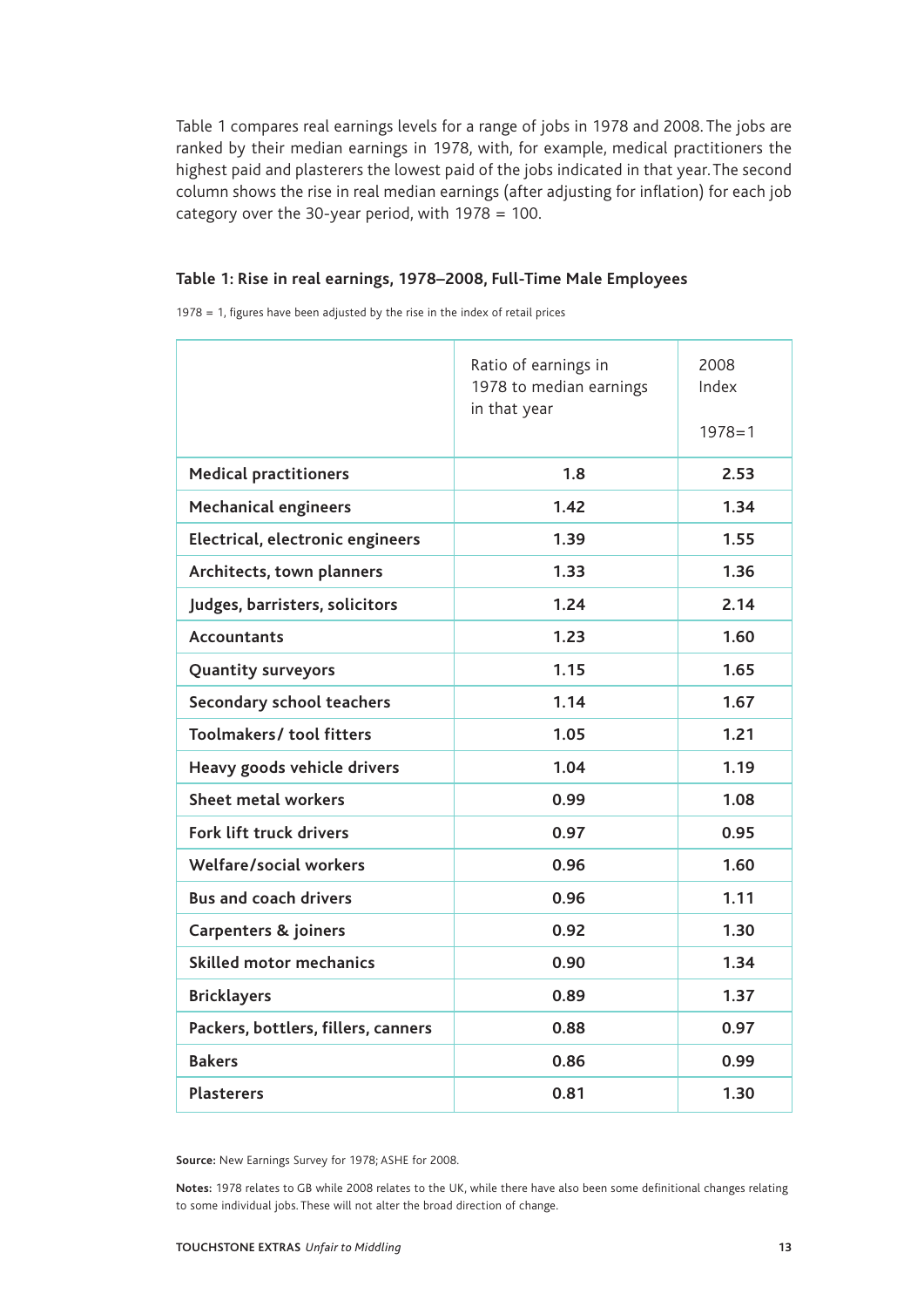This shows that those in the best paid jobs in 1978 have ended up in the fast lane of subsequent earnings growth, while those in the bottom half of the earnings distribution have mostly had to follow behind in the slow lane. Most of the featured best paid jobs in 1978 – medical practitioners, barristers and solicitors, accountants and engineers – have enjoyed much higher increases in earnings over the last 30 years than the middle and lower paid jobs in 1978. Thus while the earnings of medics and of judges, solicitors and barristers have more than doubled in real terms since 1978, real earnings in some occupations, including forklift truck driving, packing and bottling, and baking, have actually fallen. These sharp rises in relativities have added to the growth of pay inequality driven by pay rises at the very top.

There is a good deal of evidence about the underlying causes of these changing pay patterns. In part, they reflect the professionalisation of society – a process described by historian Harold Perkin as 'the third revolution' after the agricultural and industrial revolutions.<sup>15</sup> Although this process has been progressive and beneficial in many ways, improving working conditions and broadening opportunities, recruitment to the professions has for the most part been highly elitist as well as being a key source of the widening pay gap. As the Cabinet Task Force on widening access to the professions, chaired by Alan Milburn, argued: "All the evidence suggests that too many bright, able kids from average middle-income families, as well as working-class families, are losing out in the race for professional jobs."<sup>16</sup> Moreover the professionalisation of society is set to continue. The evidence is that job growth in the future is likely to be even more concentrated amongst professional and managerial staff.

The changes have also been reinforced by technology-driven growth in the demand for skills, especially from the increased use of computers. This has led to a rapid increase in demand and pay for more skilled and educated workers relatively to the unskilled and less well educated.<sup>17</sup>

These two key trends – the falling share of wages and the upward skewing of the earnings distribution – have had two significant economic and social consequences.

- First, the economy is now as much out of balance as it was in the 1970s when the wage share rose to almost 65 per cent. In place of the imbalances of the mid-1970s Britain now has built an economy highly dependent on financial services in which the gains from economic growth have gone more heavily to profits than wages, credit has become an increasingly significant source of demand, and the number of middle earning jobs has declined. Britain has moved from a high-wage, low-debt, relatively equal society to a low-wage, high-debt and much more unequal society. The wage share is now down to 53.2 per cent. Personal debt has risen from a figure of some 45 per cent of incomes in 1980 to over 150 per cent today. Over the same period, the level of inequality, however measured, has risen sharply.18 It is a change that has fundamentally affected the wellbeing of Middle Income Britain.
- They have been the key factors in the changing social shape of Britain as reported in the TUC Touchstone Pamphlet, *Life in the Middle: The Untold Story of Britain's Average Earners*. In the immediate post-war years British society resembled a 'pyramid' with a small and privileged group at the top, a larger but still small and comfortable middle and a large majority at the bottom. By the end of the 1970s, with the long-term decline of the manual working class and the spreading of affluence, Britain had moved closer to a 'diamond' shape with a small group of the rich and the poor and a much fatter middle. Since then the social map has changed again, the product of first, the rise of a small group of the super-rich; and secondly, a much greater concentration of the population by income in the bottom half of the distribution. In just three decades, Britain has moved away from a 'diamond' to an 'onion-shaped' society with a small super-elite of the very rich, a minority group of the affluent and a large bulge below the middle.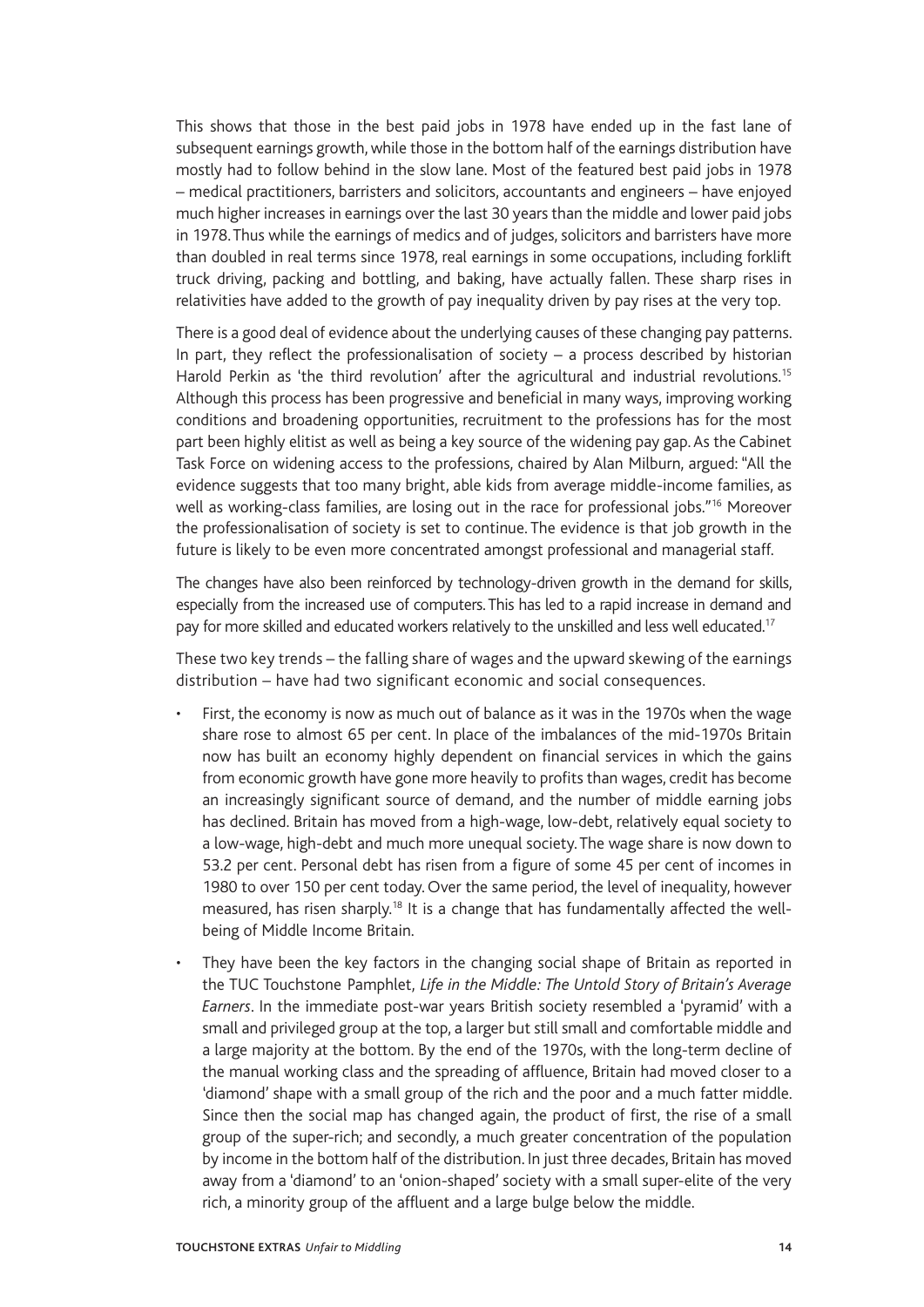### *3 Disadvantage in Britain's labour market*

The fortunes of Middle Income Britain have also been affected by a third characteristic of the British economy: a bias in work opportunities and progress. While the low paid are especially vulnerable to job insecurity and poor working prospects, the evidence is that although these disadvantages decline as earnings increase, even those on middle earnings are at a significant relative disadvantage compared with the highest earning groups.

Even in the economic boom years immediately before the start of the recession in the second quarter of 2008, when GDP started to fall and unemployment to rise, work opportunities were unevenly shared.

### *i. Unemployment and occupation*

Figure 5 shows that the (claimant count) unemployment rate for March 2008 differed widely by occupation. The highest levels of unemployment were found in traditionally lower paid and lower skilled occupations such as elementary (farm workers, building labourers, factory packers and bottlers, hotel porters, kitchen and catering assistants, shelf-fillers and cleaners) and sales and customer service (call centre agents, market and street traders, shop assistants, merchandisers and window dressers and customer care assistants). The lowest unemployment rates were found in the highest paid professions, including managers and senior officials (such as chief executives, senior officials in national and local government, financial managers, advertising and PR managers, senior officials in the police and NHS).

In the closing month of the long economic boom, those formerly working in the lowest skilled elementary jobs were 16 times more likely to be unemployed than professionals and 13 times as likely as those in top managerial jobs. Those once working in occupational categories with a concentration of middle earners such as skilled trades, sales and customer services and process operatives had much higher unemployment rates than those in higher paid professions. Even during a long period of sustained economic growth that brought rising employment and falling unemployment, employment opportunities were heavily skewed in favour of professional and managerial groups and against the lower paid and unskilled occupations.

### *ii. Unemployment and education*

Figure 6 shows that unemployment at the beginning of 2008 was also sharply correlated with educational background. Those with no qualifications were then more than four times as likely to be unemployed as those with degrees, while those with middle level qualifications – A levels and GCSE grades A–C the lowest qualification levels – were also much more likely to end up unemployed.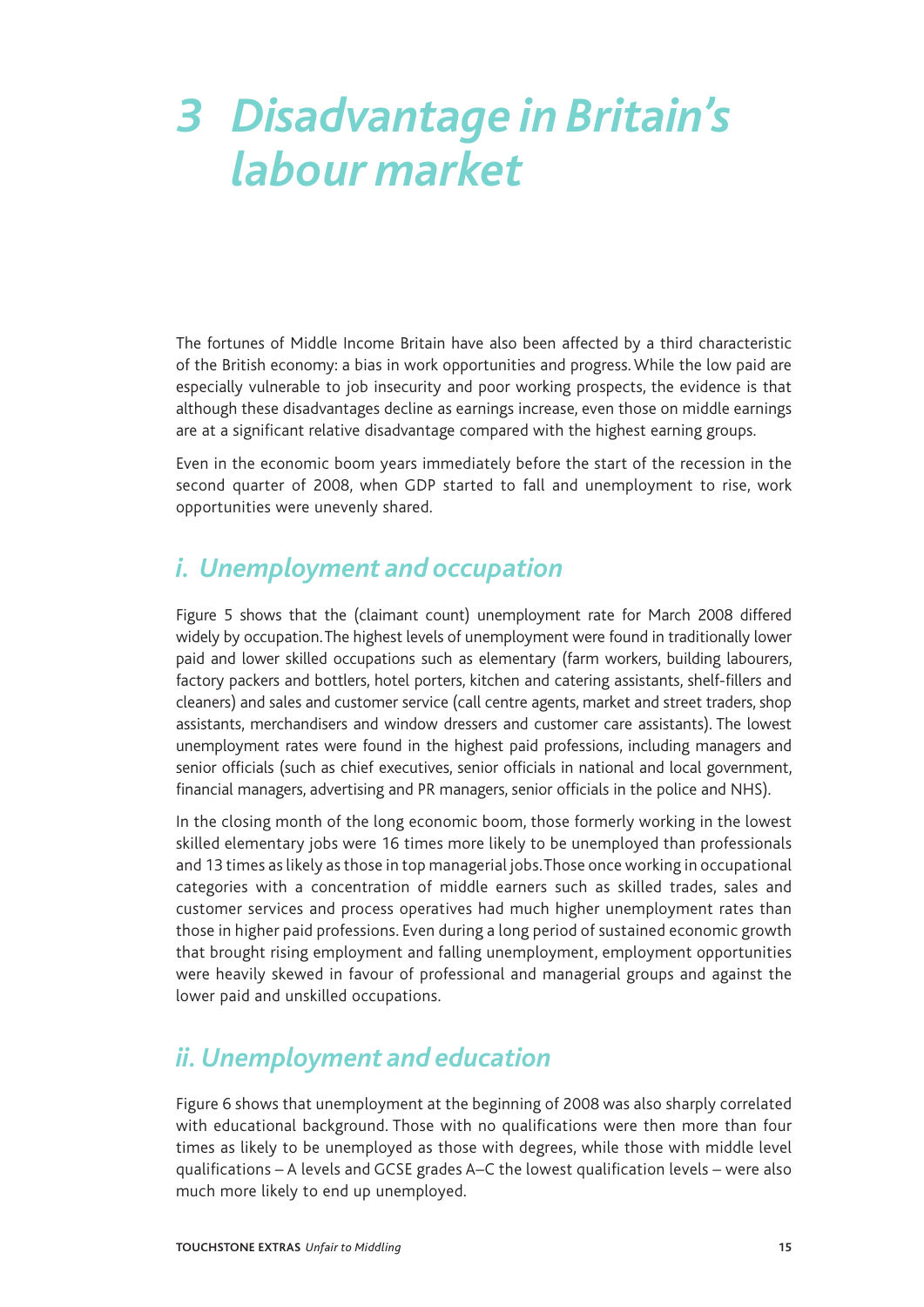

#### **Figure 5: Unemployment rate by occupation, March 2008**

**Source:** Author's calculations from the Claimant Count Survey (ONS, NOMIS). The denominator used is the average size of the workforce in each occupational category for the period July 2007 to June 2008.

#### **Figure 6: Unemployment rate by qualification level: 1st quarter, 2008**



**Source:** Author's calculations from the Labour Force Survey

**Notes:** These figures thus relate to the broader, LFS, definition of unemployment.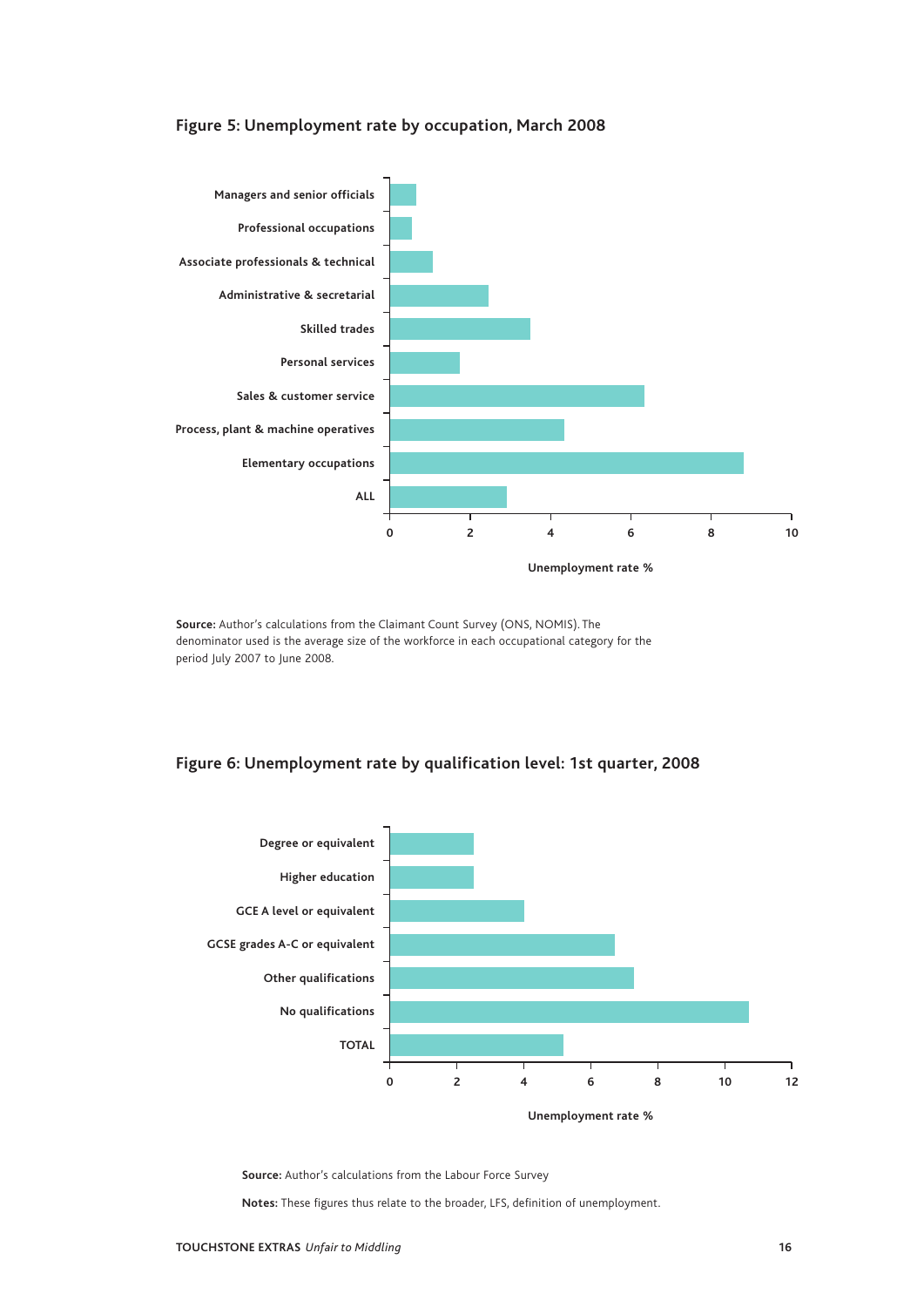### *iii. Unemployment and pay*

What about pay? Earlier studies have shown that the low paid have been particularly vulnerable to unemployment.<sup>19</sup> But how far does such disadvantage extend up the earnings ladder?

Figure 7 shows unemployment rates by previous levels of pay for the first quarter of 2008, just before the onset of the recession. The unemployed have been divided into five earnings groups on the basis of their earnings in their last job, with equal numbers of earners in each group. Each quintile thus represents a fifth of the population. The figure shows that unemployment rates were correlated sharply with earnings paid in their last job. Those with earnings in the bottom fifth when they were in work were four times as likely to be unemployed as those in the highest paying fifth of jobs. Moreover, while the vulnerability of the lowest paid to unemployment has been widely documented, the figure reveals that, although the risk of unemployment falls as earnings rise, it is relatively high amongst middle earners. Those on middle levels of pay in work, for example, were nearly three times as likely to be unemployed as those in the top fifth.



**Figure 7: Unemployment rate by earnings level, January–March, 2008**

**Source:** Author's calculations from the Labour Force Survey (LFS) ,Winter 2008 and the Annual Survey of Hours and Earnings, 2008.

**Note:** The overall level of unemployment shown – 3.8 per cent – is lower than the national LFS unemployment rate – of 5.2 per cent – as all those who have never been employed and those who have not had a job for at least eight years (including, for example, women returning to the labour market after having children as well as the long-term unemployed) have been excluded from the calculations.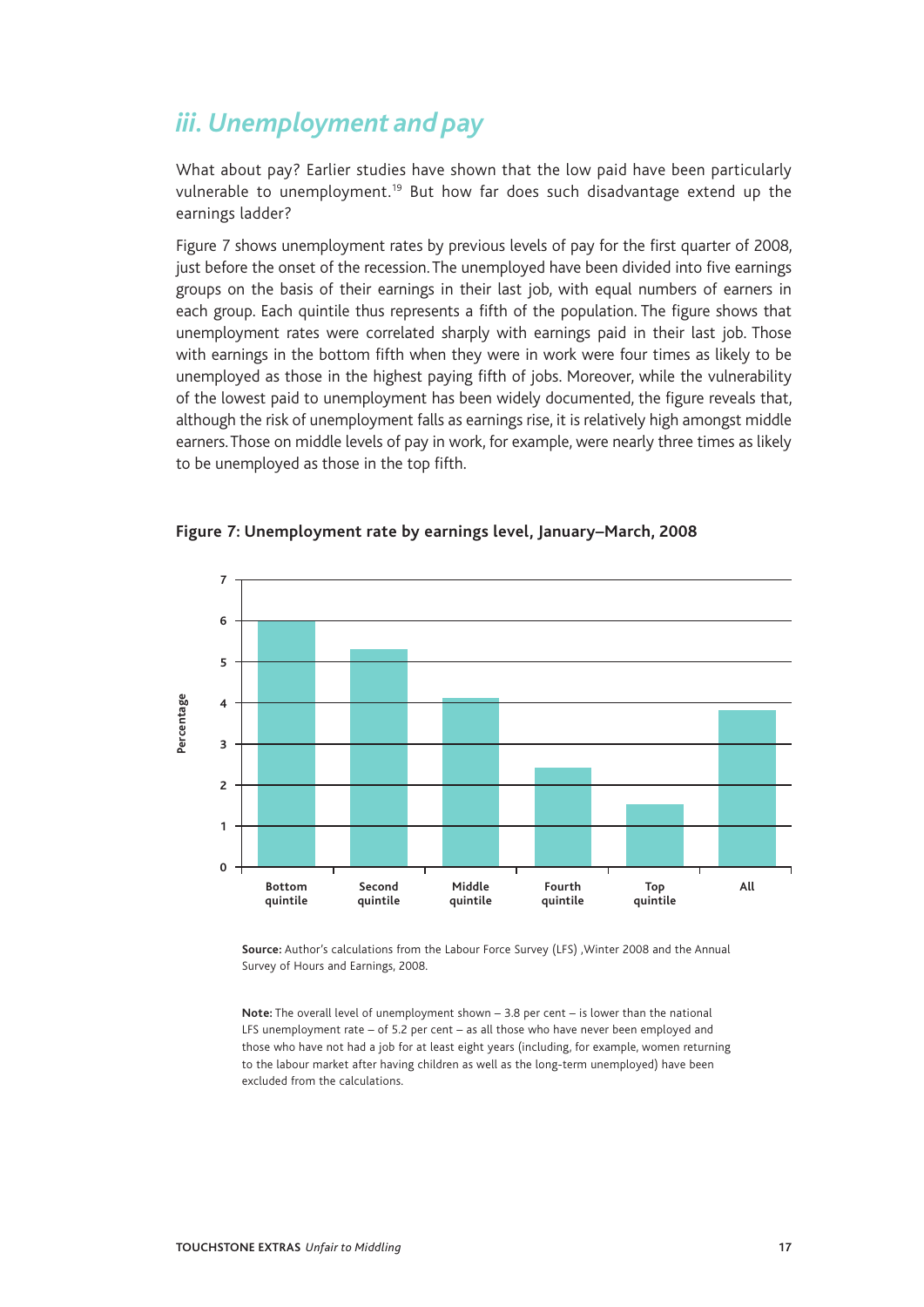# *4 The impact of the recession*

Britain was therefore a highly divided society when it came to access to the labour market even before the start of the recession. So how has the recession affected this pattern of employment disadvantage and opportunity?

Each of Britain's last three major recessions – in the mid-1970s, the early 1980s and the early 1990s – have been predominantly manufacturing recessions, with factories and mines bearing the brunt of rising unemployment. Each of these downturns left the UK with a smaller manufacturing base. They also disproportionately affected lower-skilled occupations, especially in the case of the last two recessions.

It has been widely reported that, in contrast with these earlier downturns and partly because of the rise in the number of professional and managerial jobs noted earlier, the current recession has been a predominantly white-collar one. In October 2008, seven months into the recession, the *Daily Mail* reported the views of the Labour peer and LSE economist, Lord Desai. "It is a middle-class recession in the South, rather than the North, and it will be very different from others we have experienced in the past. It is a dramatic change from the days when workers who lost their jobs were more likely to be 'semiskilled or manual manufacturing workers." Those most likely to lose their jobs would be "graduates, educated and IT savvy" added the peer.<sup>20</sup>

Six months later the *Financial Times* reported that: "Joblessness is mounting more quickly among professionals than the less-skilled as the recession drives hundreds of thousands of middle-class workers onto the dole".21 Then in June, *Management Today* argued that it was "white-collar workers who were being hit hardest by recession."<sup>22</sup>

So, in contrast with earlier downturns, is this recession a predominantly middle class, professional recession that has left Middle Income Britons unscathed? It is certainly true that sectors of the economy that have been previously relatively immune from downturns – such as financial services – have been badly affected. Indeed, the recession was triggered in the financial sector with high street banks and the City seeing some of the earliest of the mass lay-offs that were to follow in a number of sectors of the economy. There are plenty of examples of, for example, well paid fund managers, finance directors, architects, PR and advertising executives and marketing and sales managers who have been made redundant and who have not found work months later.

Despite this, it is traditional areas of the economy that have been most severely affected with manufacturing again bearing the brunt of job losses. Table 2 shows that of the 455,000 jobs lost over the year to the first quarter of 2009, manufacturing took the biggest fall of 6.7 per cent. Finance and business services lost 186,000 jobs, a 2.8 per cent fall. Over the same period, the number of jobs in education, health and public administration rose by 168,000. Most of these jobs were in the public sector.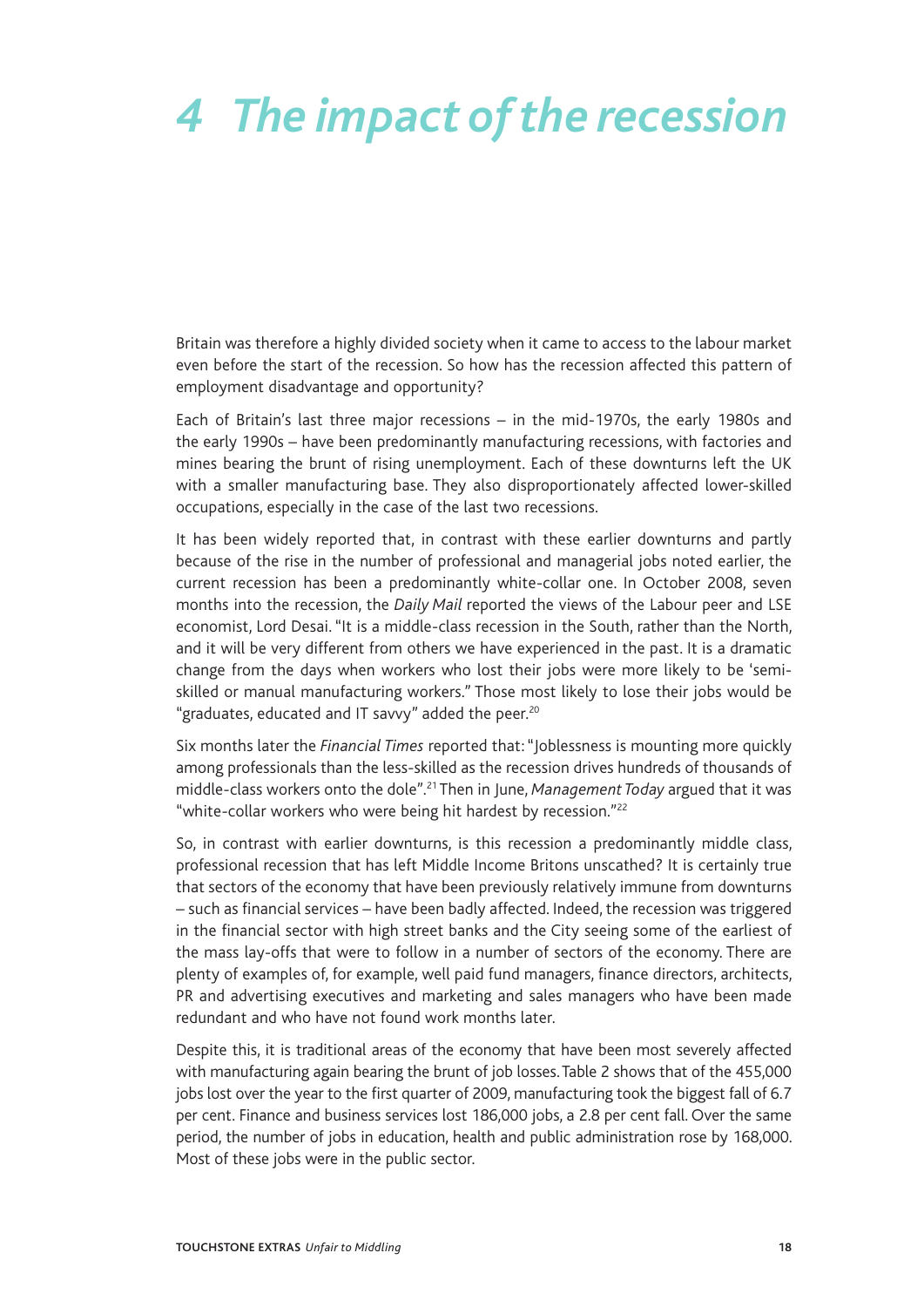| Industry                                           | Fall in number<br>of jobs | Percentage fall<br>in employment |
|----------------------------------------------------|---------------------------|----------------------------------|
| Manufacturing                                      | 212,000                   | $-6.7%$                          |
| <b>Finance and business services</b>               | 186,000                   | $-2.8%$                          |
| Distribution, hotels and restaurants               | 196,000                   | $-2.7%$                          |
| <b>Transport and communications</b>                | 22,000                    | $-1.1%$                          |
| Construction                                       | 5,000                     | $-0.2%$                          |
| Other                                              | 18,000                    | $-0.4$                           |
| <b>Education, health and public administration</b> | $(+ 168,000)$             | $(+2.1%)$                        |
|                                                    |                           |                                  |
| <b>ALL</b>                                         | 455,000                   | $-1.4%$                          |

Source: UK Workforce Jobs By Industry

Table 3 gives the increase in the numbers unemployed in different occupational groups (based on claimant count data). This shows that in May 2009 there were just over 130,000 more people in receipt of JSA than in March 2008 who previously held skilled middle-class professional jobs (occupational categories 1–3), a rise of nearly 140 per cent. Indeed, the occupational group facing the highest increase in their unemployment rate over this period was 'managers and senior officials', a group which contains the highest paid employees in Britain. It is these figures that led commentators to conclude that we are facing a 'whitecollar, middle class' recession.

Nevertheless, these headline figures only tell part of the story. Although the sharpest rises in the rate of unemployment have been amongst higher paid professionals, they still constitute only a tiny proportion of the total number of unemployed. Take those in professional occupations. Their unemployment rate may have risen by 150 per cent over the 14 month period (close to double the average rise of 86 per cent) but it still only stood at 1.3 per cent in May 2009 compared with 0.54 per cent in March 2008. This is a rise of 0.76 percentage points.

Contrast this with those formerly in elementary occupations. Their unemployment rate rose by 56 per cent, around two-thirds of the average. Nevertheless, it stood at 13.7 per cent in May 2009 compared with 8.79 per cent in March 2008, a rise of nearly 5 percentage points. Those in the highest paid professional and managerial occupations (categories 1 to 3) started with very low levels of unemployment (absolutely and relatively) before the recession. Fourteen months in they still exhibit absolutely and relatively low rates of unemployment despite sharp rises in their numbers.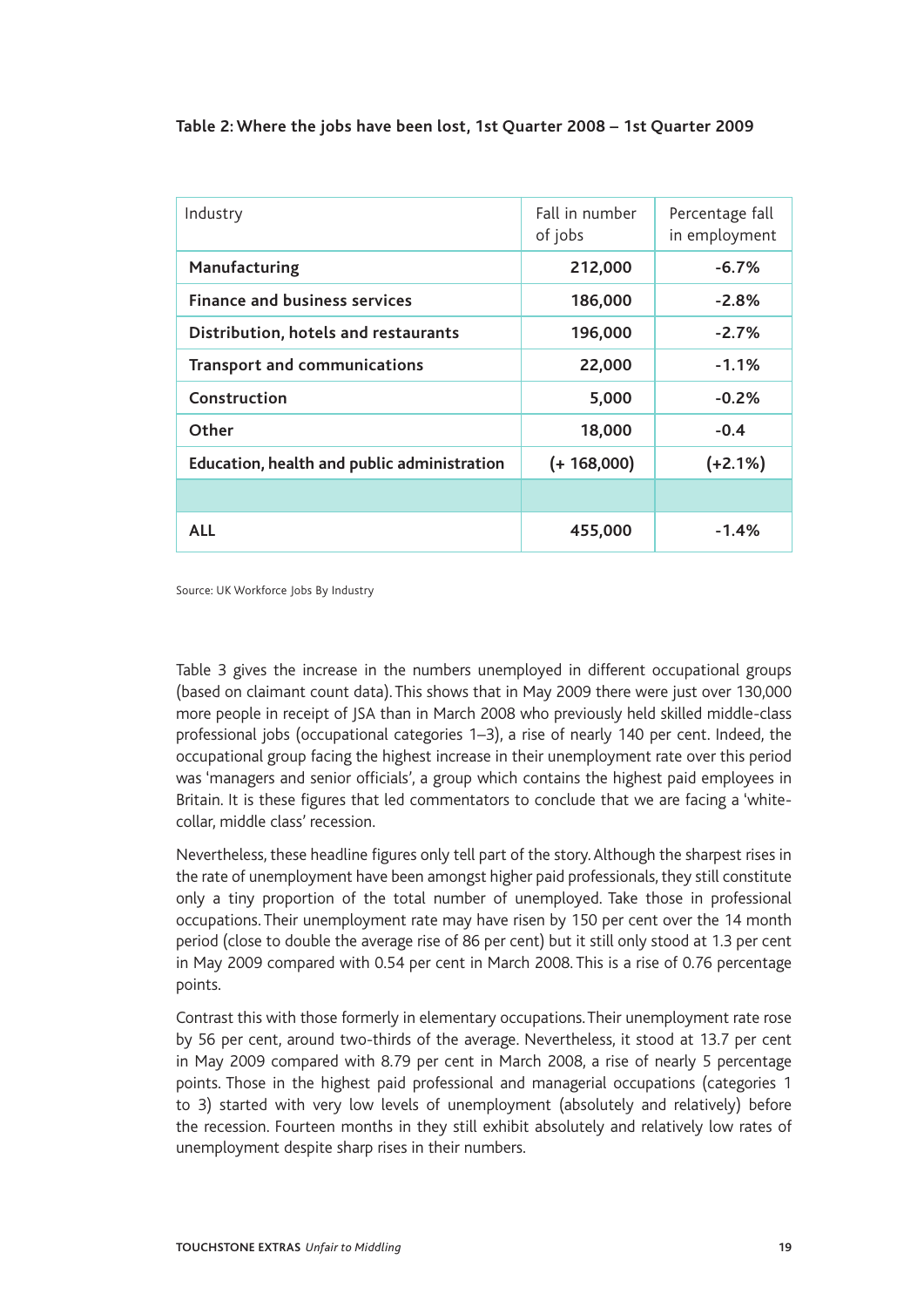#### **Table 3: Unemployment by occupation, May 2009**

|                                           | <b>Numbers</b><br>unemployed<br><b>March 2008</b> | <b>Numbers</b><br>unemployed<br>May 2009 | Increase/<br>percentage<br>increase | Unemployment<br>rate<br>May 2009 |
|-------------------------------------------|---------------------------------------------------|------------------------------------------|-------------------------------------|----------------------------------|
| Previous occupation:                      |                                                   |                                          |                                     |                                  |
| Managers and<br>senior officials          | 30290                                             | 81475                                    | 51185 (170%)                        | 1.8%                             |
| Professional<br>occupations               | 20315                                             | 50750                                    | 30435 (150%)                        | 1.3%                             |
| Associate<br>professionals<br>& technical | 45270                                             | 97175                                    | 51905 (115%)                        | 2.3%                             |
| Administrative<br>& secretarial           | 82380                                             | 160450                                   | (93%)<br>78070                      | 4.7%                             |
| Skilled<br>trades                         | 92065                                             | 213625                                   | 121560<br>(132%)                    | 8.1%                             |
| Personal<br>services                      | 41430                                             | 69320                                    | (67%)<br>27890                      | 2.9%                             |
| Sales &<br>customer service               | 140515                                            | 234050                                   | (67%)<br>93535                      | 10.5%                            |
| Process, plant &<br>machine operatives    | 90570                                             | 189735                                   | 99165 (109%)                        | 9.0%                             |
| Elementary<br>occupations                 | 294840                                            | 459370                                   | (56%)<br>164530                     | 13.7%                            |
|                                           |                                                   |                                          |                                     |                                  |
| $ALL*$                                    | 839,730                                           | 1,560,100                                | (86%)<br>720370                     | 5.5%                             |

**Source:** Claimant Count data

\* The total column includes those for whom the previous occupation was unknown and is therefore higher than the sum of the rows. The overall ILO unemployment rate based on the LFS stood at 7.09 per cent in the first quarter of 2009.

#### **Table 4: Unemployment rate by earnings level, Jan–March 2009**

|                                                            | <b>Bottom</b><br>quintile | Second<br>quintile | Middle<br>quintile | Fourth<br>quintile | Top<br>quintile | All  |
|------------------------------------------------------------|---------------------------|--------------------|--------------------|--------------------|-----------------|------|
| Unemployment rate                                          | 9.0%                      | 7.2%               | 6.0%               | 3.6%               | 2.3%            | 5.5% |
| Ratio of unemployment<br>rate, winter 2009/<br>winter 2008 | 1.5                       | 1.35               | 1.46               | 1.5                | 1.53            | 1.45 |

**Source:** Author's calculations from the Labour Force Survey for the Winter of 2009 and the Annual Survey of Hours and Earnings, 2008.

**Notes:** The overall level of unemployment shown – 5.5 per cent – is lower than the national unemployment rate – of 7.1 per cent – as all those who have never been employed and those who have not had a job for at least eight years (including, for example, women returning to the labour market after having children as well as the long term unemployed) have been excluded from the calculations.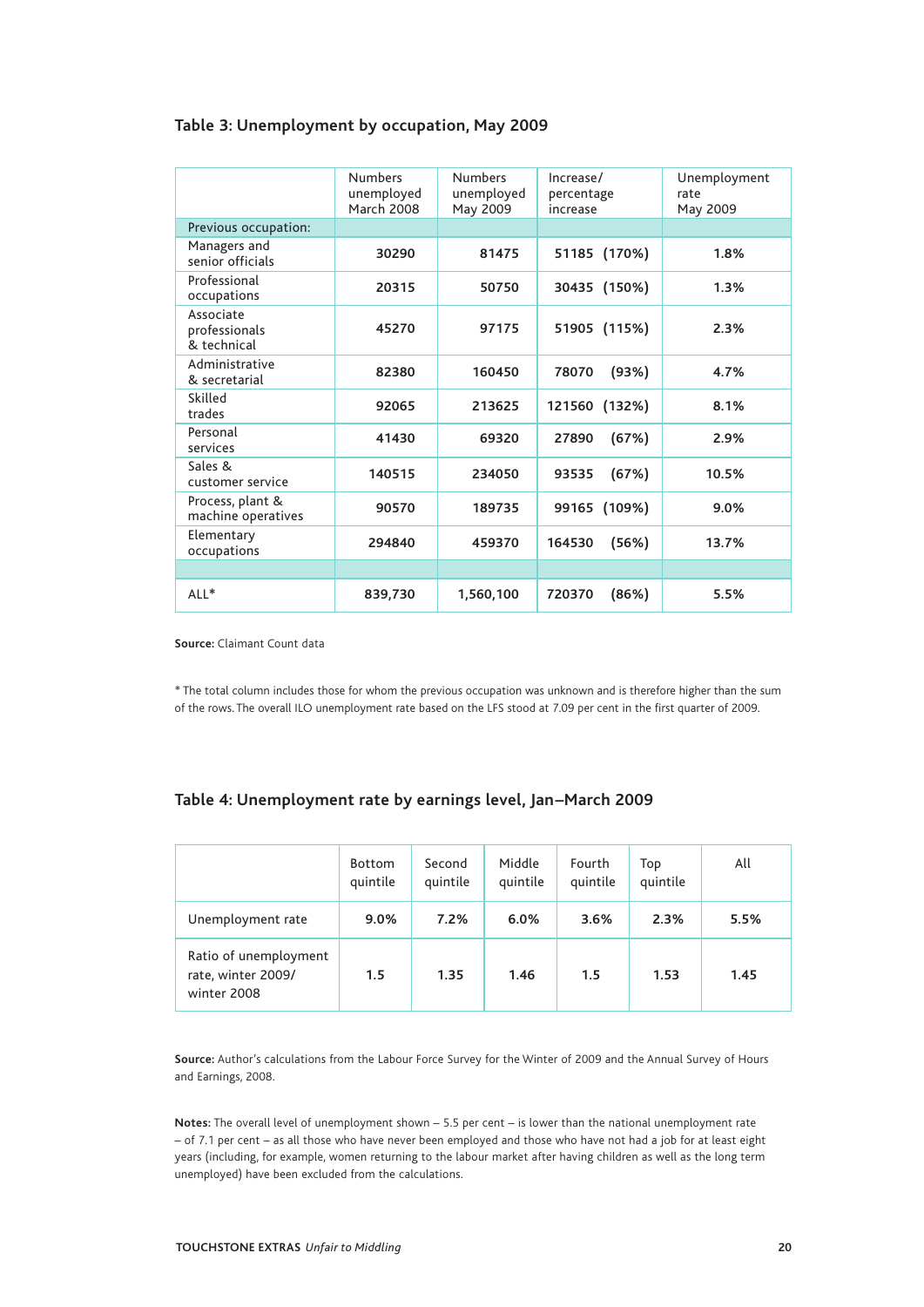A similar pattern emerges when it comes to unemployment and earnings. Table 4 shows unemployment rates by earnings brackets for the first quarter of 2009. The second row of the table shows the ratio of the first quarter 2009 rate to that of a year earlier. Again, this shows a sharper rise in the unemployment rate amongst the higher than the lower paid. But because those in the top pay brackets enjoyed very low levels of unemployment before the recession, levels of unemployment at the top remain relatively low and those at the bottom relatively high. The lower and middle paid are still much more likely to be unemployed than the higher paid.

Moreover, the static unemployment level only paints a partial picture of the impact of the recession. It is also important to look at how long those from different backgrounds stay in unemployment and the speed with which they find work. Figure 8 shows that, on average, it is low and middle paying groups who experience the longest bouts of unemployment. Thus 22 per cent of the bottom quintile of earners in the winter of 2009 had been unemployed for more than a year compared with 13 per cent of the unemployed with earnings in the top quintile.



**Figure 8: Proportion of Earnings Quintile unemployed for more than 52 weeks, Jan–Mar 2009** 

**Source:** Author's calculations from the Labour Force Survey for the Winter of 2009 and the Annual Survey of Hours and Earnings, 2008.

Further evidence of the impact of the recession can be seen by looking at the experience of those in receipt of Jobseeker's Allowance (JSA), available to those who are economically active and looking for work.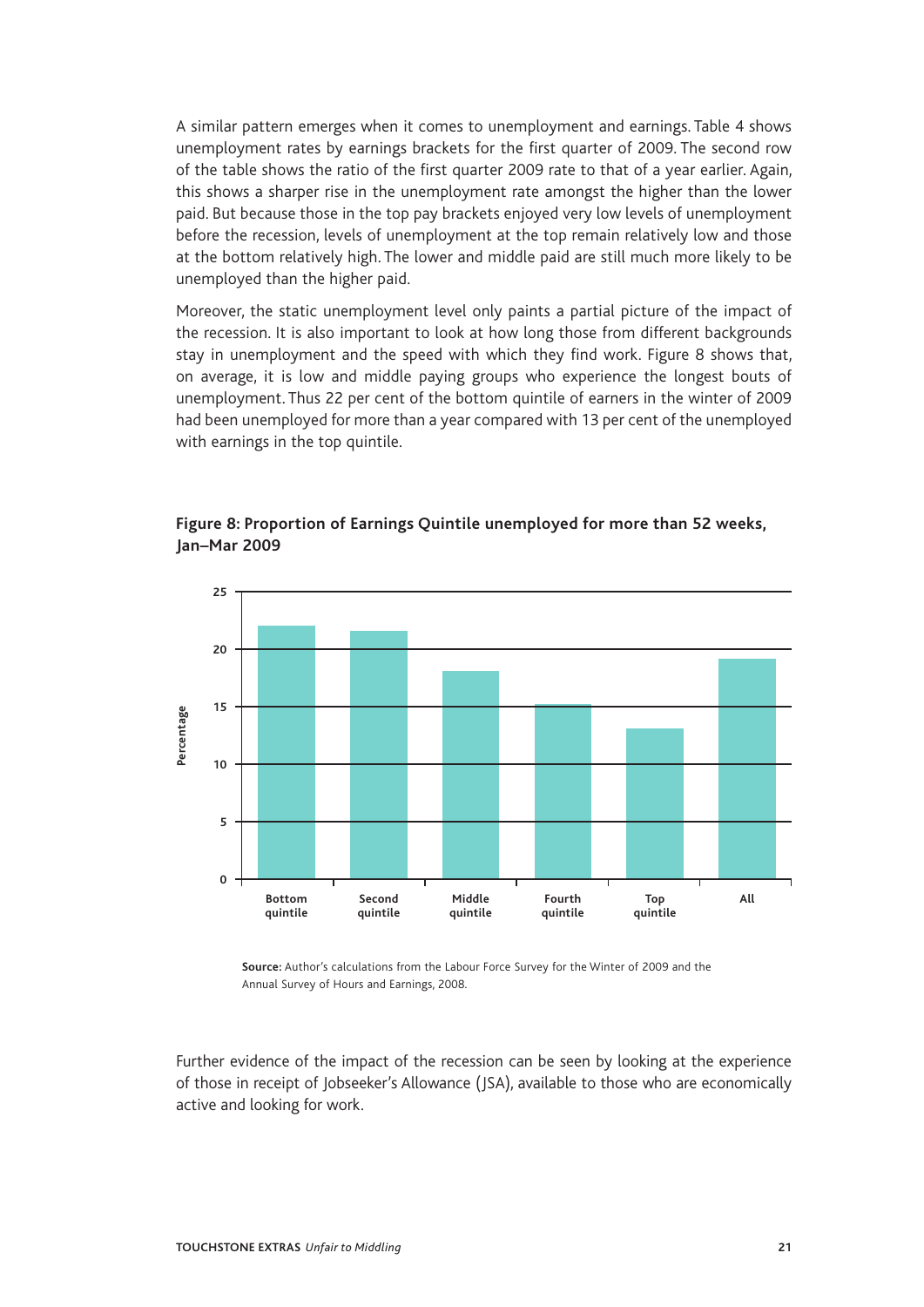In May 2009, there were 1,560,100 unemployed in receipt of JSA.<sup>23</sup> In the same month, some 354,660 people (23 per cent of the total) left the claimant count. The official figures also show what happens to these 'claimant off-flows'. Some go onto find work or increase their work to more than 16 hours per week, some move onto other benefits, some onto government supported training schemes or approved education and some go abroad while some cease claiming or fail to sign on.<sup>24</sup>

Figure 9 shows the proportion of those in each earnings quintile who leave the claimant count because they have found work. This figure is negatively correlated with the level of pay enjoyed when in work. Thus only 28 per cent of those in the lowest paid quintile left the JSA because they had found work while the comparable figure for those in the highest quintile was 48 per cent.

### **Figure 9: The proportion leaving the claimant count because thay have found work or increased their work hours to over 16 hours per week, by earnings level, May 2009**



**Source:** Author's calculations from Nomis, Official Labour Market Statistics, ONS and Annual Survey of Hours and Earnings.

These sets of figures suggest that although higher paid groups have been experiencing a rise in unemployment along with lower and middle paid groups, the recessionary labour market favours the better off when it comes to returning to work.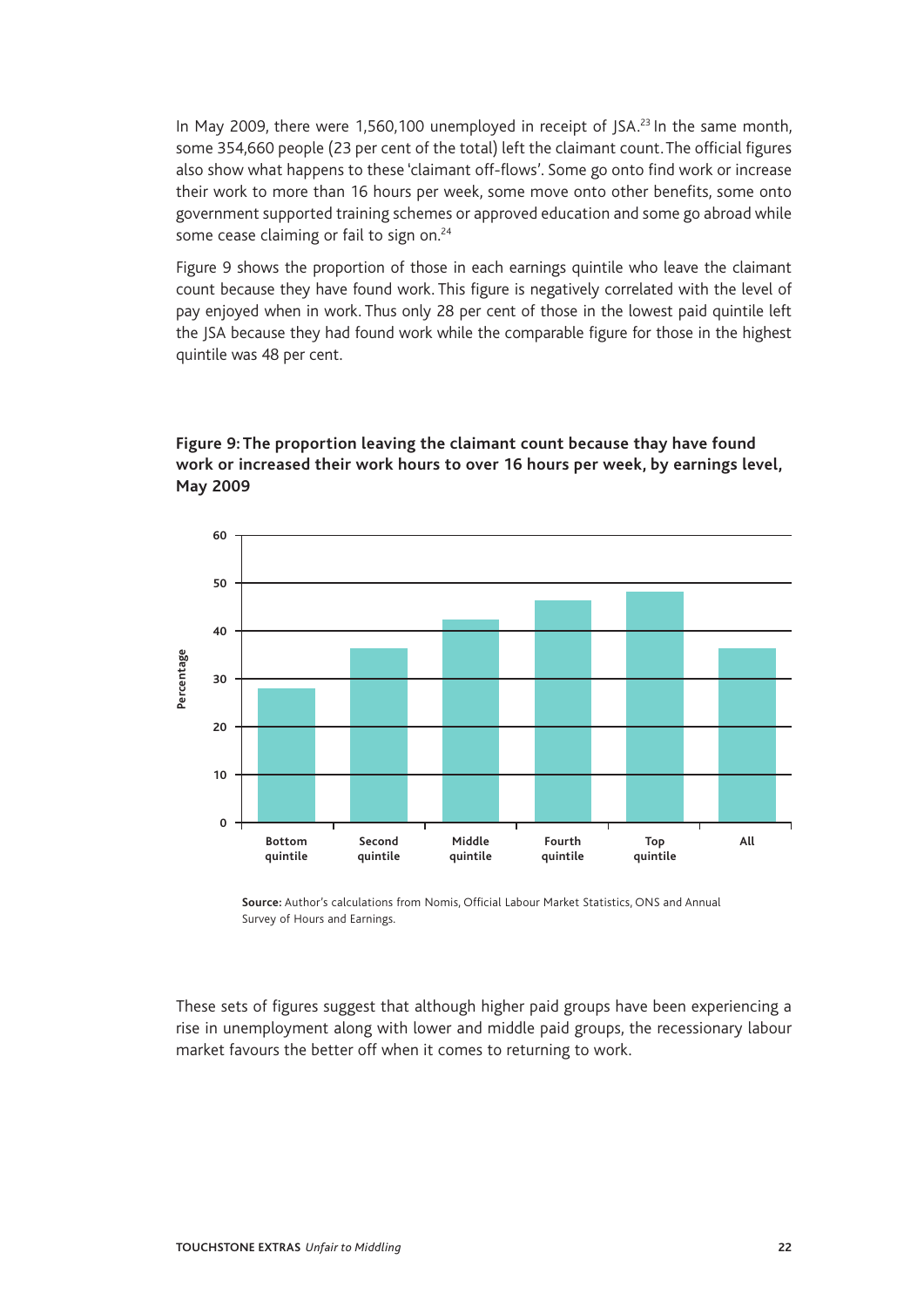So, although this recession has been caused by a global failure of the financial system, its impact on unemployment patterns has been very similar to the demand-induced recessions of 1974, 1980 and 1990. It is far from the all embracing recession some have claimed. As in those recessions, it is those previously working in skilled trades, as plant and machine operatives, and in elementary occupations who are facing the heaviest rates of unemployment. As the Institute for Fiscal Studies has concluded: "A recession affecting mostly 'middle-class' and 'white-collar' workers has not materialised. The data suggest it is low-skilled, low-educated and younger workers whose labour market prospects have suffered most as the UK entered recession in 2009."<sup>25</sup>

The *Financial Times* has also modified its earlier view. "The burden of rising unemployment in England is falling mainly on the most deprived regions" concluded the paper in a study of the regional impact of the recession. "An analysis of people signing on for the Jobseeker's Allowance in the first four months of 2009 indicates nearly two-thirds of the increase was in areas with above average levels of deprivation. This confirms other data suggesting this downturn, far from being a mainly middle-class recession focused on south-east England, is primarily hitting low-income workers in the traditional industrial heartlands such as the Midlands and northern England."26

Far from the brunt of the impact of the recession being born by higher paid professionals, it is the bottom 60 per cent – a mix of the lower and middle paid – who are emerging as the primary losers from the downturn.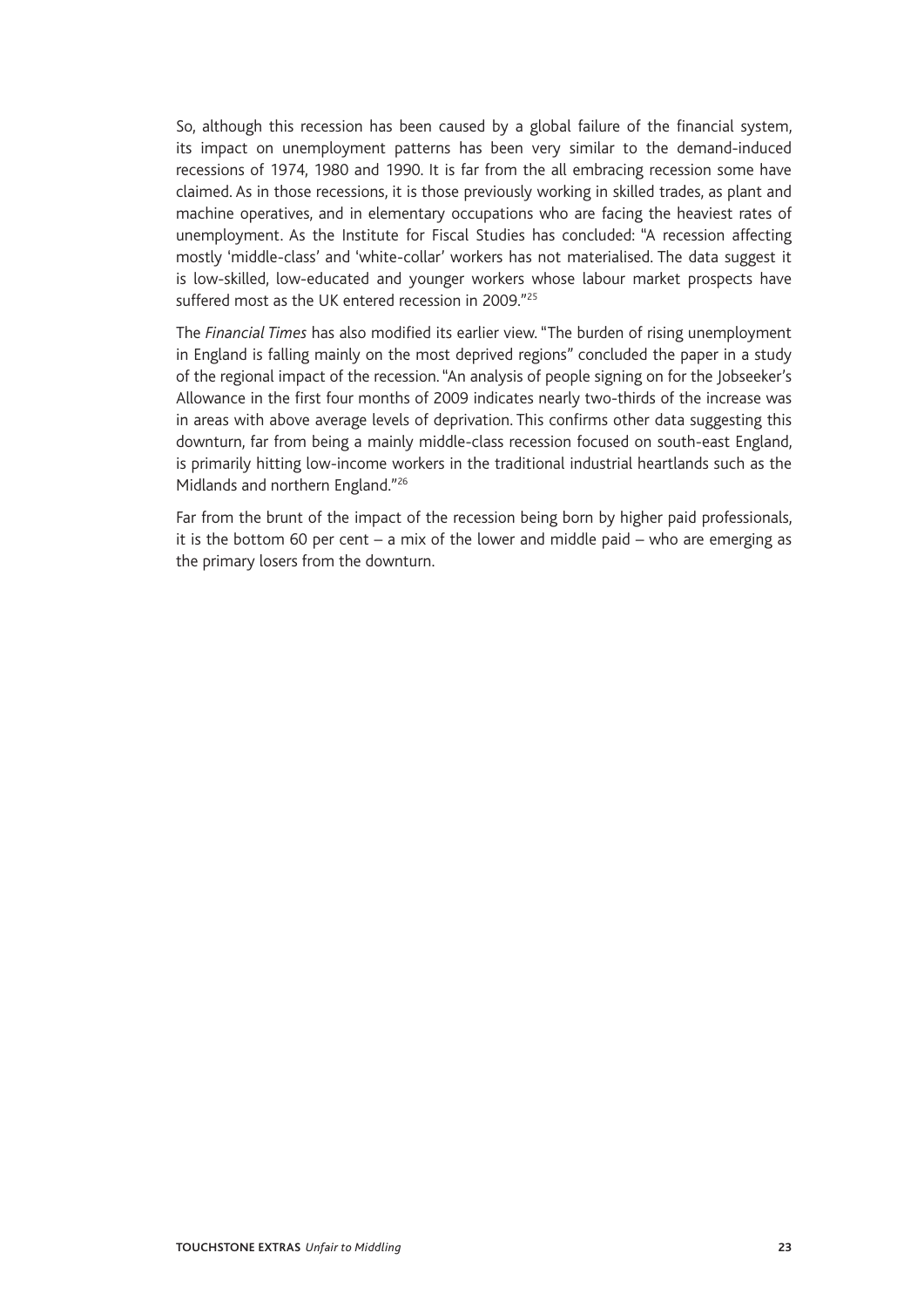# *5 The disadvantage/ opportunity cycle*

The above findings show that disadvantage and opportunity in the labour market are highly correlated with pay and educational qualifications. Those in the bottom 60 per cent of the earnings distribution have not just experienced a declining wage share and a fall in relative wages, they also suffer higher unemployment rates and greater longevity of unemployment. The lower and middle paid are less likely to find work when they come off JSA than the more highly paid.

It is well established that Britain's labour market has a built-in bias against the low paid and unskilled. Successive studies have identified what has become known as a 'lowpay, no-pay cycle'. According to the Treasury, this occurs when "people move between unemployment and low-paid jobs and are not able to use new employment opportunities as a stepping stone up the earnings distribution".<sup>27</sup> This cycle occurs because:

- Low-paid jobs are often short-lived. Men in the bottom of the earnings distribution are nearly three times as likely and women twice as likely to leave work within a year as those at the top.<sup>28</sup> Lower paid jobs tend to be more precarious than higher paid ones.<sup>29</sup> The TUC/YouGov survey for *Life in the Middle* showed that 46 per cent of individuals with household incomes in the lowest quartile and 32 per cent of those on middle incomes had experienced unemployment at some point in the last ten years compared with 21 per cent in the top quintile.
- The low paid who become unemployed are much more likely to return to low paid and often even lower paid work. According to the Treasury, the low paid suffer from 'a scarring effect' which has a negative effect on future earnings.<sup>30</sup>
- The cycle is also most likely to affect people who have few or no formal qualifications. Earnings are strongly correlated with educational qualifications and skill levels while Figure 8 shows that those with lower qualifications are at greater risk of unemployment.

There is also some evidence that the number caught in the 'low-pay, no-pay' cycle may have increased over time. Evidence presented to the Treasury in 1999 showed that the proportion of the working population trapped in this cycle rose from 15 per cent in 1979–83 to 17 per cent in 1990–94.<sup>31</sup>

The figures on the relationship between unemployment, longevity and former earnings suggest that this cycle is not confined to the lowest paid quintile. It extends to the next two earnings quintiles and thus includes middle earners. Take those in the second quintile of earnings. In the first quarter of 2009 they had an average unemployment rate of 7.2 per cent while 21.5 per cent had been out of work for more than a year (Table 4). In the case of the middle quintile, the figures were 6.0 per cent and 18.1 per cent respectively.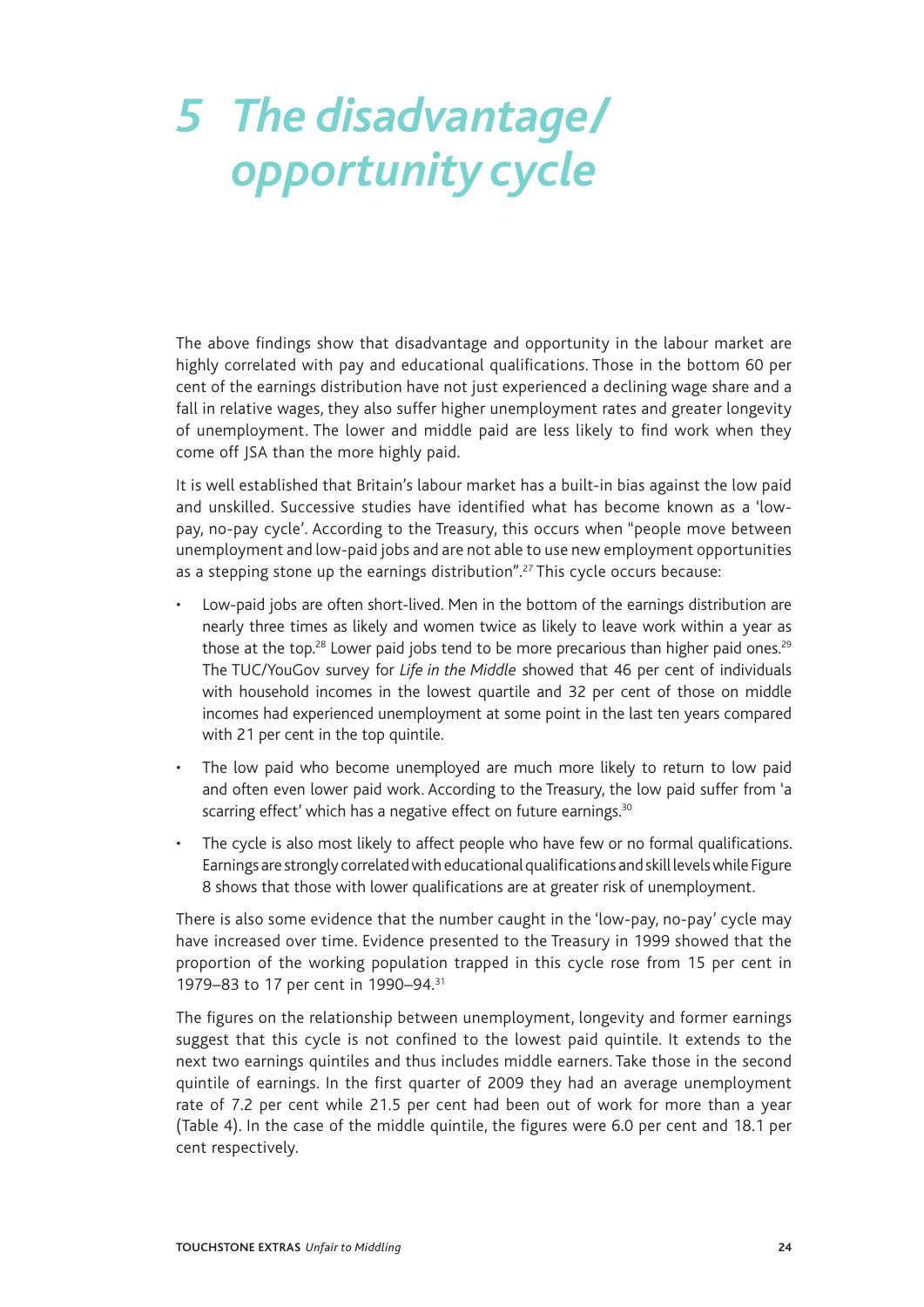This picture of relative disadvantage beyond the lowest income group is reinforced by other individual and household characteristics that help define disadvantage and opportunity and reveal the extent to which Britain remains a society with a deep-seated hierarchy of opportunity and outcome. Most of these characteristics are more unequally distributed than wages. The life chances of those in lower and middle income groups shown in Table 5 are highly circumscribed in a number of important ways. Compared with those in the top two income groups, these groups are:

- less likely to have degrees or any qualifications
- less likely to enjoy a salary-related pension scheme, or indeed any pension scheme
- less likely to have savings
- less likely to hold shares
- more likely to be council or housing association tenants.

#### **Table 5: Disadvantage/opportunity by household income, 2009**

|                                                   | <b>Bottom</b><br>quintile | Second<br>quintile | Middle<br>quintile | Fourth<br>quintile | Top<br>quintile | All |
|---------------------------------------------------|---------------------------|--------------------|--------------------|--------------------|-----------------|-----|
| Proportion with degrees<br>or above               | 20                        | 17                 | 28                 | 32                 | 61              | 33  |
| Proportion with salary-<br>related pension scheme | 20                        | 35                 | 44                 | 48                 | 58              | 42  |
| Proportion with no<br>pension scheme              | 62                        | 42                 | 33                 | 33                 | 18              | 37  |
| Proportion with<br>no savings                     | 34                        | 26                 | 17                 | 11                 | 5               | 18  |
| Proportion who<br>own shares                      | 12                        | 18                 | 19                 | 25                 | 43              | 24  |
| Being a council/housing<br>association tenant     | 32                        | 24                 | 9                  | 5                  | 3               | 15  |

**Source:** S Lansley, *Life in the Middle*, TUC Touchstone Pamphlet, 2009

**Note:** These findings are based on individuals by household equivalent income and are therefore not directly comparable with the earlier figures which show characteristics by individual earnings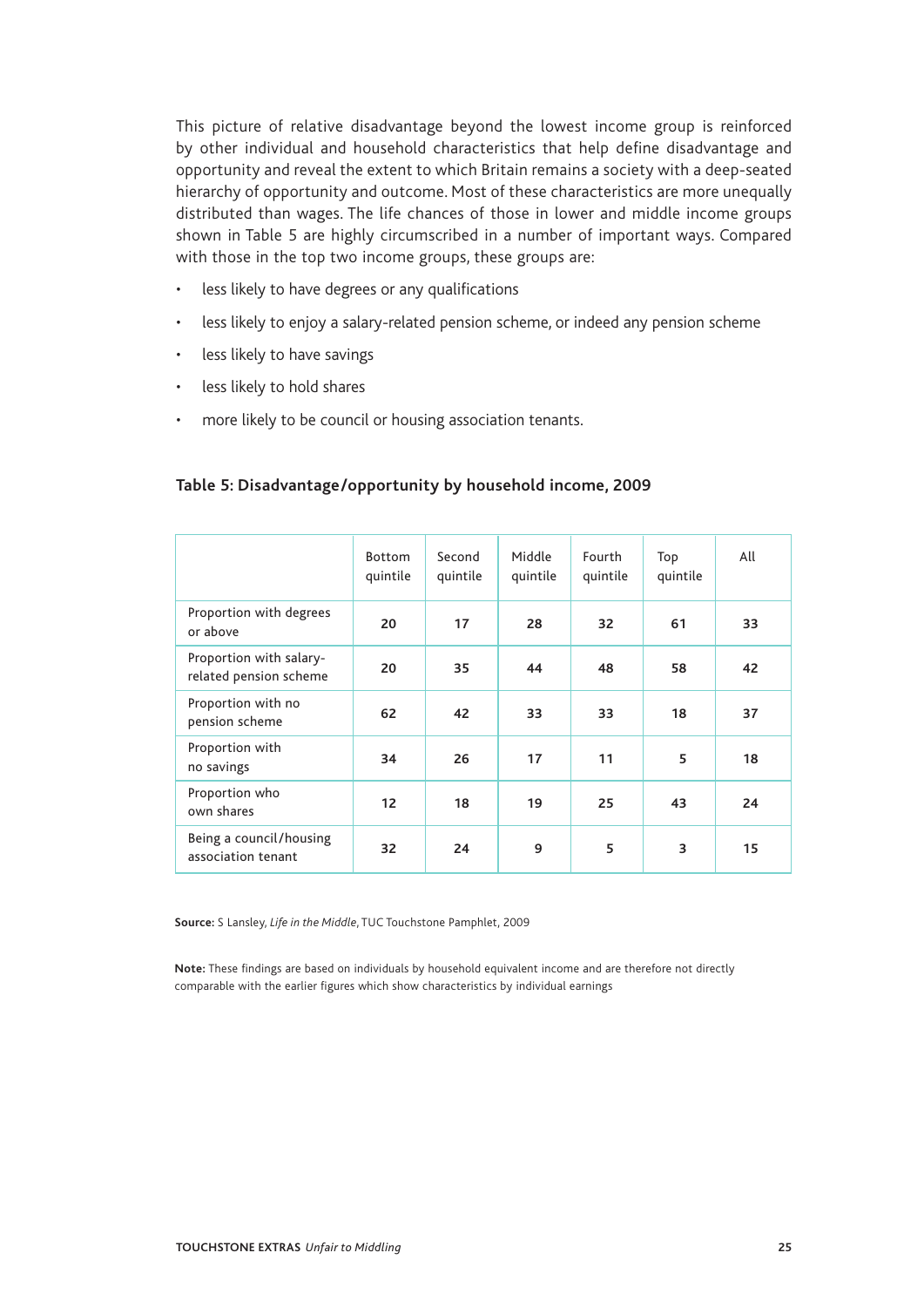### *6 Rebalancing the economy*

In the last 15 years, the UK's wider economic and growth strategy has been built around a combination of historically low average real wages, a growing concentration of earnings at the top and a rising dependence on debt.

In the United States – where the wage decline has been greater than in the UK – a number of leading economists have questioned the impact of the low wage model. In 2006, the Nobel-prize winning economist Robert Solow claimed that an economy that doesn't distribute its gain more widely is "poorly performing". In the same year Ben Bernanke, Chairman of the US Federal Reserve, said that corporations should "use some of those [higher] profit margins to meet demands for higher wages from workers".32 Similar concerns have been echoed in Europe. In 2007 Germany's finance minister called on European companies to "give workers a fairer share of their soaring profits".<sup>33</sup>

The onset of the recession has shown that while Britain's low wage, high debt, financialservices dependent economy was capable of delivering short term economic gains, it was never a sustainable model. The 'wage squeeze' and the increasing concentration of earnings at the top contributed to the factors that led to the recession. Both encouraged greater personal indebtedness. Real wages were not growing fast enough to underpin final demand without excessive borrowing by earners. By contributing to the increased concentration of wealth and income and by raising returns on some forms of financial investment, they encouraged financial speculation and excessive leveraging in financial services and contributed to unsustainable rises in asset prices. The role of inequality has long been an important factor in causing economic instability. In his book, *The Great Crash*, 1929, JK Galbraith identified "the bad distribution of income" as one of five factors causing the stock market crash and the great depression.

Today the recovery itself is threatened by a lack of sustainable demand. Indeed the risk is that, as in previous downturns, the wage share will begin to fall as the economy picks up, accentuating the shortfall in demand created by consumers cutting back on debt and the government's need to reduce spending. The danger now is of a deflationary spiral.

In the UK, the low wage model has also been the subject of growing criticism. In an article in *Prospect* magazine in December 2008, economist Gerald Holtham argued that the way profit growth had outstripped wage growth had contributed to the present crisis. "If profits and output rise persistently faster than wages, who will buy the output?".34 "In capitalism's last great crisis in the 1970s, the declining share of profits in national income, and the rising share of wages and salaries was the fundamental problem", Tim Lankester, President of Corpus Christi College, Oxford University wrote in the January 2009 edition of the journal *World Economics*. "In the latest crisis, the distribution problem – in so far as it contributed to the crisis – has been different: too large a share of national income has gone to high-income earners and not enough to the lower paid."35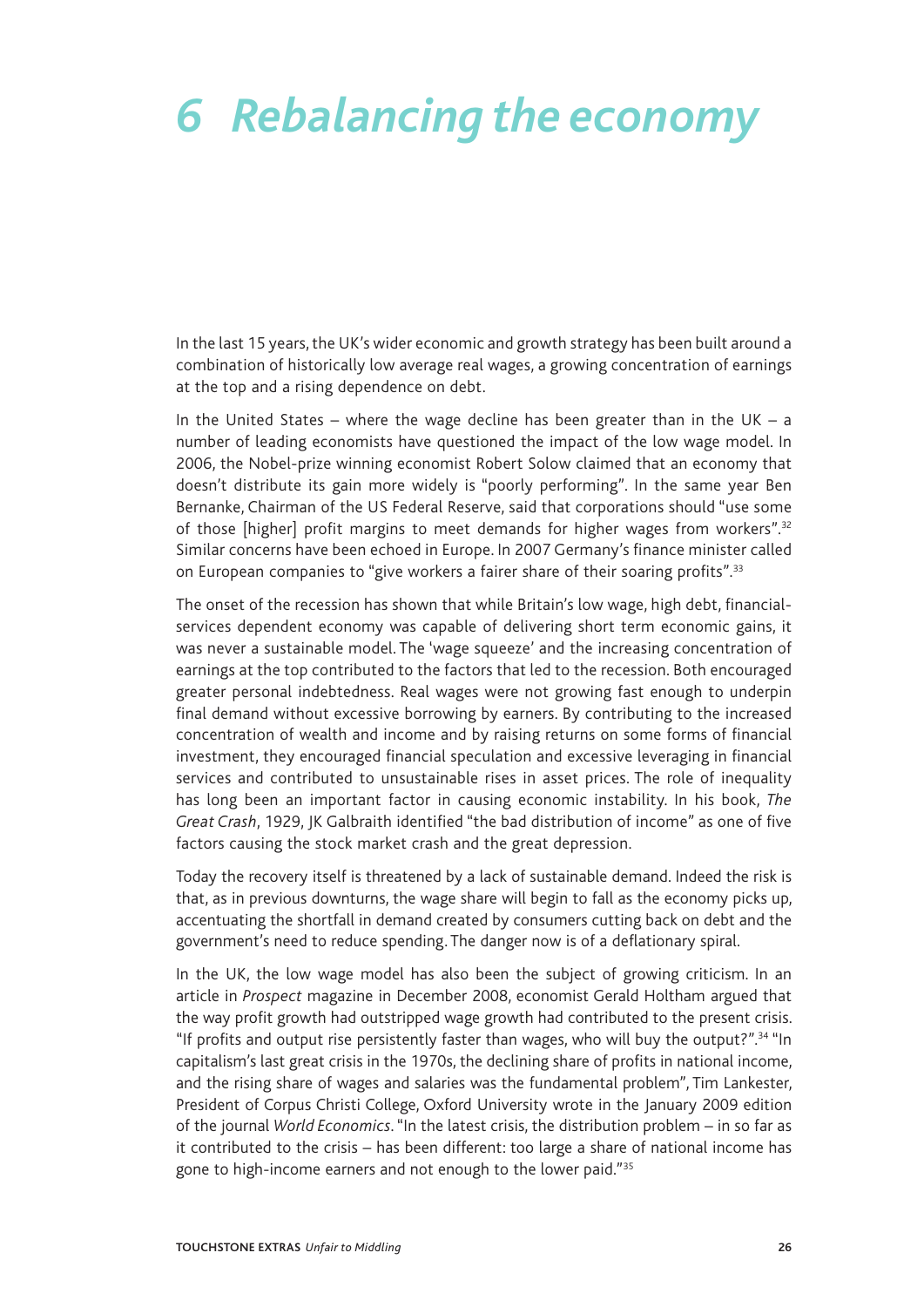More recently, Robert Skidelsky, the biographer of Keynes, has added his voice to the critique. "Keynes argued that excessively unequal income distribution greatly increases the danger of financial instability, leading to economic collapse. He favoured policies of income redistribution to increase what he called the 'marginal propensity to consume'. Instead we have allowed median incomes to stagnate and wealth to pile up in the hands of a financial oligarchy, with growth increasingly reliant on financial speculation and over-borrowing."36

So what kind of rebalancing is needed and what impact would it have? This report has argued that a rebalancing of the economy that involved a modest increase in the share of wages and a less unequal distribution of earnings would benefit the wider economy in a number of ways. In particular, it would:

- make the economy less dependent on debt for maintaining demand and produce higher savings ratios
- by creating a more even pattern of returns on investment, lower the premium available on some forms of financial investment that occurred during the boom years and thus limit the level of financial speculation and the unstable cycle of asset prices
- reduce the vulnerability to poverty for those in work and so reduce the scale of compensatory policies needed to tackle poverty in work, thus cutting the rising benefits bill
- increase the incentive to work by reducing the poverty trap.

To measure the actual impact on the economy would require detailed simulations of the changes using a sophisticated model which incorporated the complex economic and financial inter-relationships between wage and profit shares, earnings and wealth inequality and demand, financial activity and asset prices. Such a detailed model does not exist. However, we have been able to undertake a partial analysis of one aspect of the impact.

The TUC commissioned the economic consultants, Oxford Economics, to test the impact of holding the wage share steady at its 2001 level. They produced a projection which holds the share at its at 55.2 per cent rate from 2001 rather than dropping to 53.2 per cent through the middle part of this decade. The consultants then compared the economic impact both on the actual course of the economy from 2001 to 2008 and on its predicted course from 2009 to 2013 (the baseline forecast).

The projection showed that:

- By allowing a slightly higher earnings growth of an extra 0.5 percentage points a year, the initial impact of maintaining the wage share at 55.2 per cent would have been to boost GDP growth through stronger household incomes and consumer spending. Because of higher earnings growth, the model led to a tightening of monetary policy, a slightly higher interest rate than in the baseline forecast, lower company profits and corporate investment.37
- Over the twelve year period, the higher wage share leads to consumers running a lower debt-to-income ratio of 143.5, twelve points lower than the 155.4 in the baseline forecast. Consumers take on less debt partly because of greater support from higher incomes and partly because higher interest rates act as a disincentive to borrow and a greater incentive to save.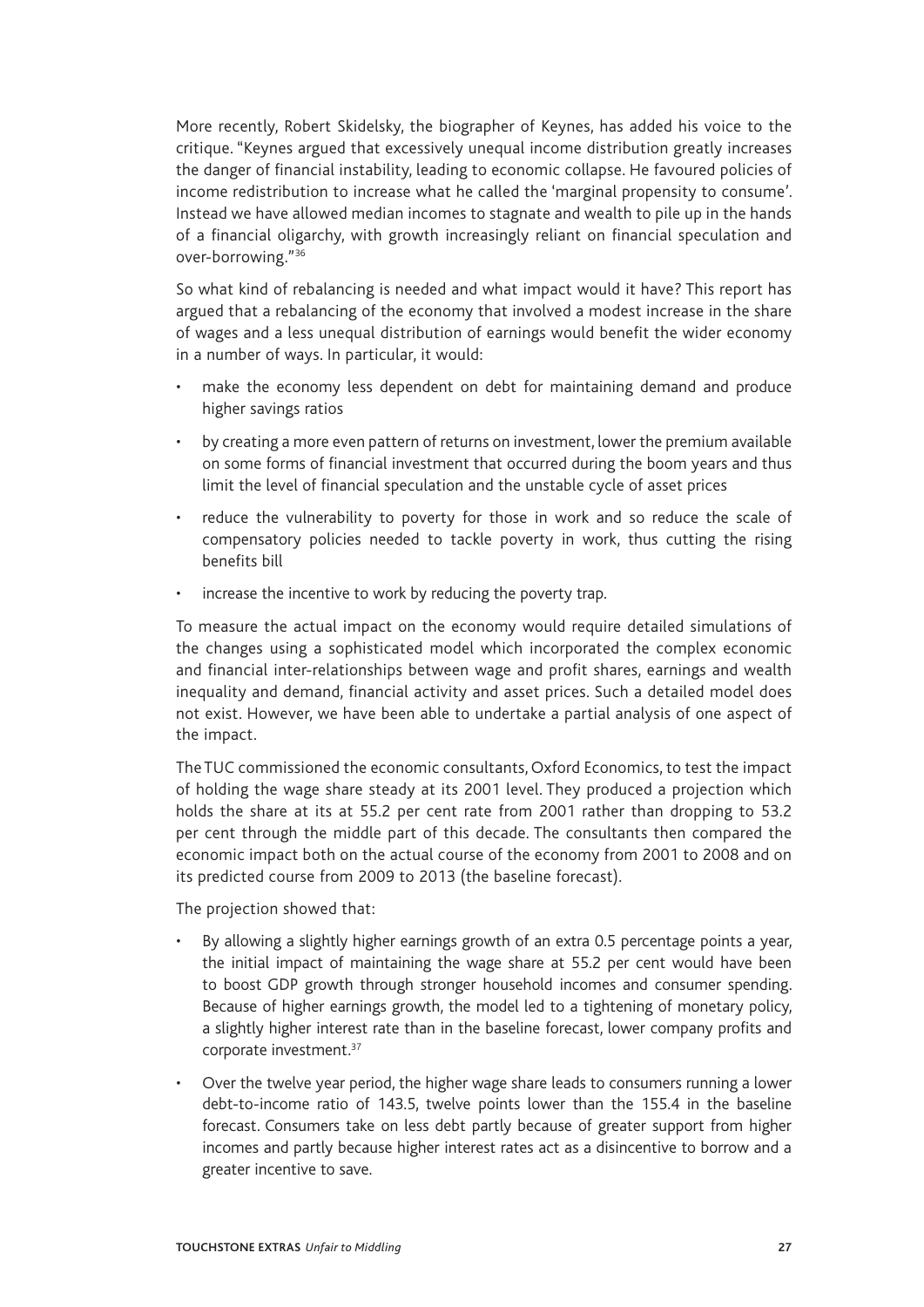- Broadly the net effect of holding wages at a slightly higher level is a positive, if mild, boost to consumption and growth, a weaker recession and a slightly faster recovery and lower asset prices and personal debt levels. GDP grows by an average of 0.1 per cent faster in the scenario so that the level of GDP in 2013 is 1.5 percentage points higher than in the baseline.
- Although the UK economy still suffers from a severe recession, this is because the main trigger was the collapse of financial markets and holding wages at a slightly higher level alone would not have prevented the credit crunch. Nevertheless, because consumer balance sheets are less stretched, the peak-to-trough decline in GDP is 5.3 per cent in the scenario compared with 5.8 per cent in the baseline.

If a more sophisticated econometric model had been available, it is likely that a stronger positive impact would have emerged. Moreover, the projection only examines the impact of one element of what needs to be done to rebalance the economy. Because of the nature of such forecasting models it was not possible to examine the impact of a higher wage share on the scale of financial speculation, or the impact of the lessening of the concentration of wealth on asset prices. Because the model cannot adjust for distributional changes, it was also not possible to test the impact of a more equal distribution of earnings.

Tackling the issue of the low wage share is only part of the solution to the lack of sustainability of an economic model built around low wages, high profits, growing inequality and high levels of personal debt. If the rise in the wage share were accompanied by a reduction in the extent of wealth and income inequality, the modest economic gains shown in the scenario analysis would almost certainly be increased. It would lead to increased consumer demand, a lower dependence on borrowing amongst lower and middle income groups, and a more stable pattern of asset prices.

This report has argued that Britain needs a fundamental rethink of its basic economic model, one built on a low and shrinking wage share and one of the world's highest concentrations of earnings. These trends have contributed to wider economic problems from rising personal debt to an over reliance on financial speculation and risk-taking. They have meant that, on average, real living standards have grown more slowly than productive capacity, while rising prosperity has been very unevenly shared. The lion's share of economic progress over the last three decades has been concentrated amongst a small group of winners mostly in the top third of the income distribution. The losers have been a mix of middle and low income households, a majority group that has experienced rises in living standards that fall well short of those enjoyed by the affluent minority.

To rebalance the economy, the trend of an ever declining wage pool needs to be reversed. To avoid a return to the credit fuelled boom of the past, policy needs to shift from a preoccupation with the City and the chasing of ever rising profits. Policy makers need to accept the evidence that declining wages and the soaring earnings gap has contributed to economic instability.

There are some signs of a new recognition of these issues by the Labour leadership. As Ed Milliband put it in the *New Statesman* of 24th September: "Labour at its best has always stood up for lower- and middle-income Britain." Gordon Brown told delegates at Labour's annual conference that "we will not allow those on middle and modest incomes to be buffeted about in a storm not of their making." Despite this, there is no evidence of a strategy designed to stem and reverse the trends that have led to the declining fortunes of these groups. Without such a strategy, middle and lower income groups are likely to continue to lose out when the economy recovers, while the wider risks associated with a continuation of the country's imbalanced economy will simply reappear.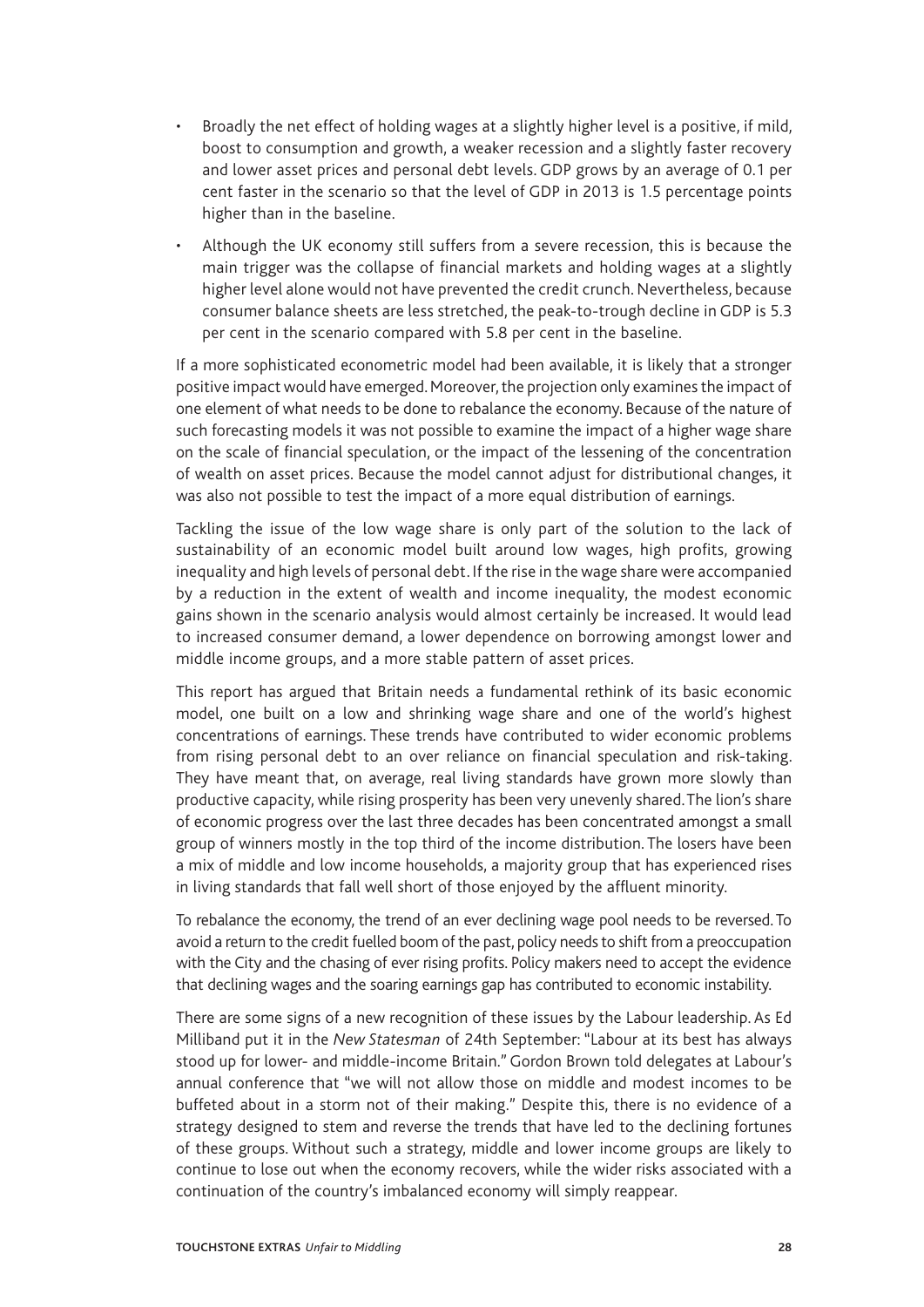### *References*

- see eg "The Globalisation of Labour", *World Economic Report*, IMF, 2007
- A Glyn, G-24 *Policy Brief*, No 4, 2006
- Ajay Kapur et al, "The Global Investigator: Plutonomy: Buying Luxury, Explaining Global Imbalances", *Citigroup Equity Research*, October 14, 2005
- S Johnson, 'The Quiet Coup', *The Atlantic*, May 2009
- S Lansley, *Do The Super-Rich Matter*, TUC Touchstone Pamphlet, 2008 p 15
- Ibid p 20
- Interview with Lord Turner, *Prospect*, September 2009.
- G Cooke and K Lawton, *Working Out of Poverty*, IPPR, 2008
- 9 J Hills et al (eds), op cit, p 52
- ONS workforce jobs by industry: www.statistics.gov.uk/downloads/theme\_labour/ LMS\_FR\_HS/WebTable05\_2.xls; there was also a rise in the size of the workforce over the period.
- Labour Force Surveys, first quarter 1997 and 2009
- S Lansley, *Life in the Middle*, TUC Touchstone Pamphlet, 2009, section 4
- www.leftfootforward.org/index.php/2009/08/17/campaign-launched-for-high-paycommission-as-executive-pay-continues-to-increase/
- J Finch & S Bowers, *The Guardian*, 14 September, 2009
- H Perkins, *The Third Revolution*, Routledge, 1996
- www.cabinetoffice.gov.uk/media/227102/fair-access.pdf
- S Machin, "An Appraisal of Economic Research on Changes in Wage Inequality", *Review of Labour Economics and Industrial Relations*, Volume 22, Issue 1, 2008
- John Hills et al (eds), *Towards a More Equal Society*, Joseph Rowntree Foundation, 2009, ch 2
- See, for example, HM Treasury, *The Modernisation of Britain's Tax-Benefit System*, 1999
- *Daily Mail*, 23 October 2008
- *Financial Times*, April 26 2009
- *Management Today*, 1 June 2009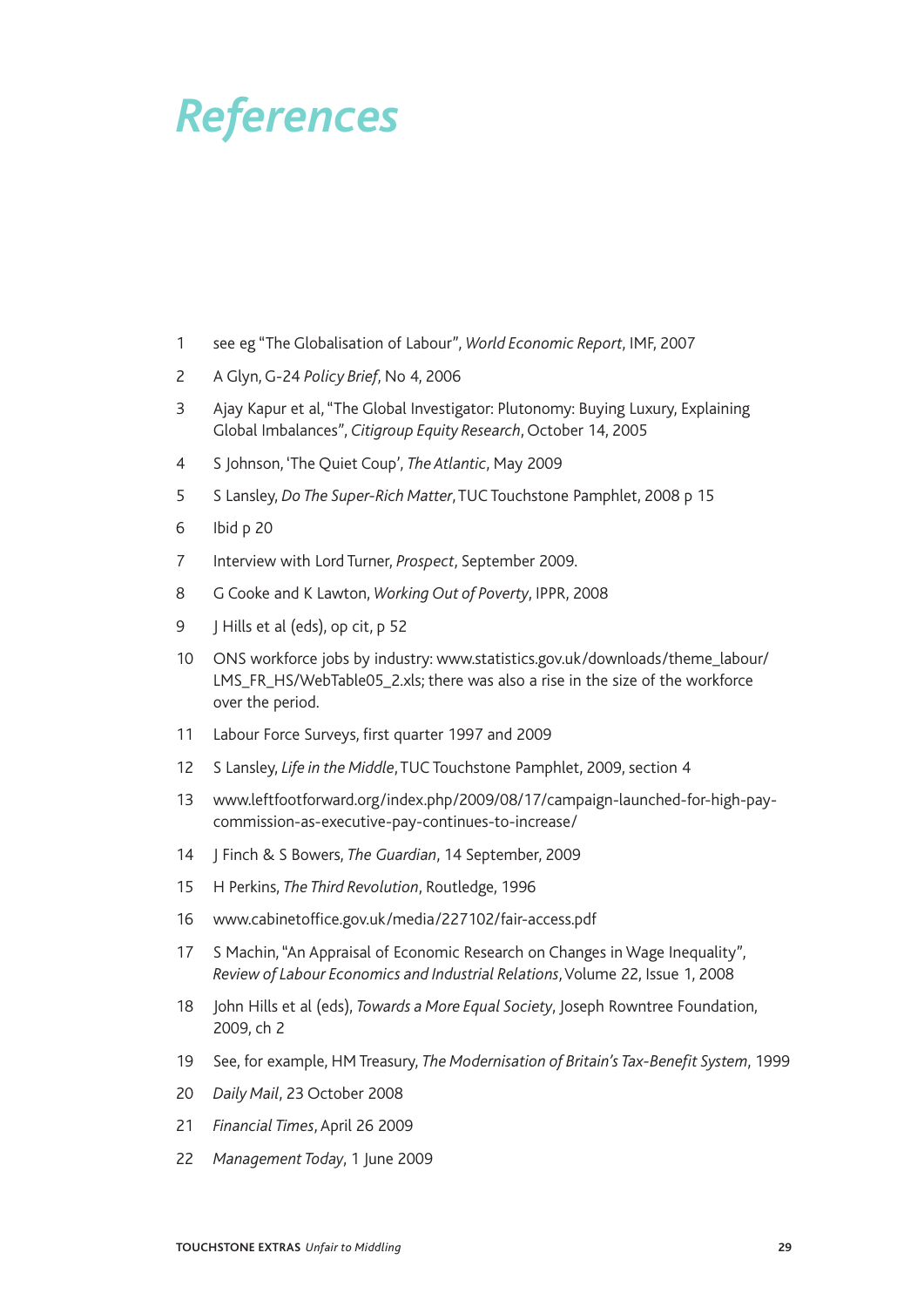- This is lower than the broader ILO definition because not all the unemployed are in receipt of this benefit.
- Those who 'fail to sign on' include some who have found work but who have got a job but have failed to 'sign off' as well as those who have stopped showing up at the Job Centre.
- A Muriel and L Sibieta, *Living Standards During Previous Recessions*, IFS, 2009
- *Financial Times*, June 15 2009; see also Warwick Institute for Employment Research, *Recession Watch*, July, 2009
- HM Treasury op cit, p 41
- Ibid p 41
- McKnight A, "Low-Paid Work: drip-feeding the poor" in J Hills, et al (eds), *Understanding Social Exclusion*, OUP, 2002
- Treasury, op cit, p 41
- Treasury, op cit, p 42
- *New York Times*, 20 July 2006
- *Financial Times*, 28 February 2007
- G Holtham, "Workers of the World Compete", *Prospect*, December 2008
- Tim Lankaster, The Banking Crisis and Inequality, *World Economics*, Vol 10, No 1, Jan-March 2009
- *The Guardian*, 12.09.09
- Aside from profits and wages, the other component of GDP on the income side is what the ONS classes as 'other income' which encompasses a number of elements including income of the self-employed and profits from the non-corporate sector.